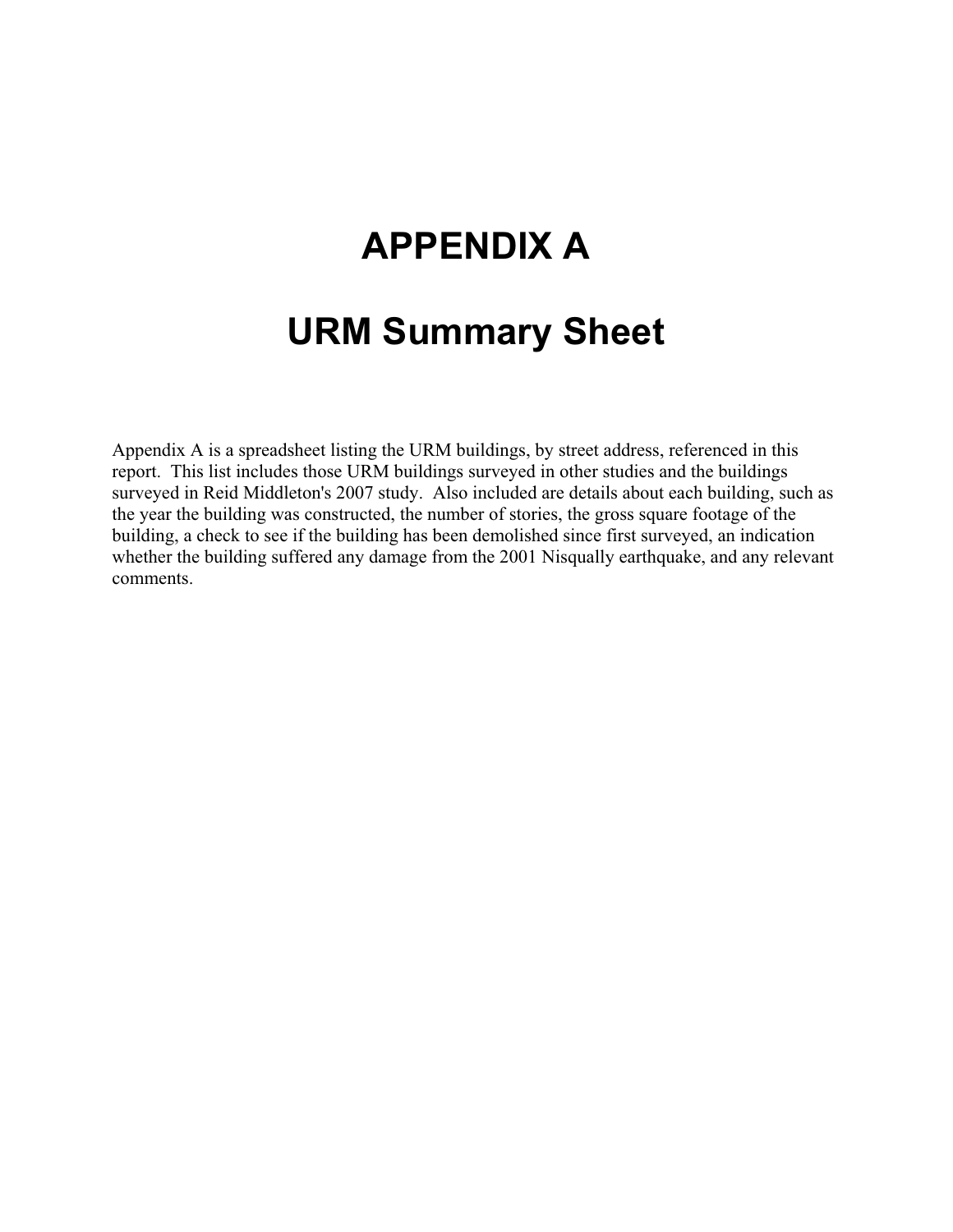| <b>URM Summary Sheet</b>                              |                    |                         |                  |                        |                         |                                              |                                                 |  |  |  |  |
|-------------------------------------------------------|--------------------|-------------------------|------------------|------------------------|-------------------------|----------------------------------------------|-------------------------------------------------|--|--|--|--|
|                                                       | <b>YEAR</b>        | NO.                     | <b>FEMA</b>      | Gross Sq               | <b>BUILDING</b>         |                                              |                                                 |  |  |  |  |
| <b>STREET ADDRESS</b>                                 | BUILT <sup>1</sup> | <b>STORY</b>            | <b>SCORE</b>     | Foot Area <sup>1</sup> | <b>DEMO</b>             | EQ DAMAGE <sup>2</sup>                       | <b>COMMENTS</b>                                 |  |  |  |  |
|                                                       |                    |                         |                  |                        |                         |                                              |                                                 |  |  |  |  |
| FIRST HILL AREA (from the 1994 Cynthia Hoover Study): |                    |                         |                  |                        |                         |                                              |                                                 |  |  |  |  |
| 802 Seneca St                                         | 1911               | 5                       | $-1.0$           |                        | Y                       | None indicated (NI)                          |                                                 |  |  |  |  |
| 903 9th Ave                                           | 1906               | $\overline{4}$          | 0.0              | 33,872                 | $\mathsf{N}$            | Y, \$48K                                     | No prior improv, uon.                           |  |  |  |  |
| 907 8th Ave                                           | 1906               | $\overline{4}$          | 0.0              |                        | Not Found               | $\overline{\overline{\mathsf{N}}\mathsf{I}}$ |                                                 |  |  |  |  |
| 920 7th Ave                                           | 1910               | $\overline{5}$          | 0.0              | 34,790                 | $\mathsf{N}$            | N <sub>l</sub>                               |                                                 |  |  |  |  |
| 901 6th Ave                                           | 1907               | $\overline{6}$          | 0.0              | 41,452                 | $\overline{N}$          | $\overline{N}$                               |                                                 |  |  |  |  |
| 1100 Pike St                                          | 1908               | $\overline{3}$          | 0.2              | 27,247                 | $\mathsf{N}$            | $\overline{N}$                               |                                                 |  |  |  |  |
| 1420 Boren Ave                                        | 1925               | $\overline{3}$          | 0.0              | 21,712                 | $\mathsf{N}$            | N <sub>l</sub>                               |                                                 |  |  |  |  |
| 1431 Minor Ave                                        | 1909               | 6                       | 0.0              | 51,976                 | N                       | $\overline{\overline{N}}$                    |                                                 |  |  |  |  |
| 1218 Terry Ave                                        | 1925               | 4                       | $-0.5$           | 39,760                 | N                       | $\overline{\overline{N}}$                    |                                                 |  |  |  |  |
| 1000 Madison St                                       | 1929               | $\overline{2}$          | $\overline{0.0}$ |                        | $\overline{N}$          | $\overline{N}$                               |                                                 |  |  |  |  |
| 1017 Boren Ave                                        | 1925               | $\overline{5}$          | $-1.0$           | 51,900                 | N                       | $\overline{\overline{N}}$                    |                                                 |  |  |  |  |
| 1019 Terry Ave                                        | 1924               | 4                       | 0.5              | 58,503                 | Not Found               | <b>NI</b>                                    | Listed in Google                                |  |  |  |  |
| 1617 Broadway E                                       | 1910               | $\overline{4}$          | $\overline{0.7}$ |                        | $\mathsf{N}$            | $\overline{N}$                               |                                                 |  |  |  |  |
| 1629 Harvard Ave                                      | 1940               | 6                       | 0.0              | 47,379                 | N                       | N <sub>l</sub>                               |                                                 |  |  |  |  |
| 1511 Boylston Ave                                     | 1907               | $\overline{3}$          | $\overline{0.0}$ |                        | ${\sf N}$               | $\overline{\overline{N}}$                    |                                                 |  |  |  |  |
| 604 E Union St                                        | 1925               | $\overline{3}$          | 0.0              | 67,304                 | $\overline{N}$          | N <sub>l</sub>                               |                                                 |  |  |  |  |
| 1220 Boylston Ave                                     | 1905               | 4                       | 0.0              | 16,670                 | $\mathsf{N}$            | N <sub>l</sub>                               | '02 court dismissed hazardous bldg citation     |  |  |  |  |
| 1414 E Seneca St                                      | 1918               | 4                       | 0.0              | 19,779                 | $\mathsf{N}$            | N <sub>l</sub>                               |                                                 |  |  |  |  |
| 417 E Union St                                        | 1930               | $\overline{3}$          | 0.7              | 17,307                 | ${\sf N}$               | $\overline{\overline{N}}$                    |                                                 |  |  |  |  |
| 1411 Bellevue Ave                                     | 1909               | $\overline{3}$          | 0.0              | 12,280                 | $\mathsf{N}$            | $\overline{N}$                               |                                                 |  |  |  |  |
| 1515 Bellevue Ave                                     | 1925               | $\overline{3}$          | 0.7              | 13,135                 | $\mathsf{N}$            | $\overline{N}$                               |                                                 |  |  |  |  |
| 1520 Melrose Ave                                      | 1916               | $\overline{\mathbf{4}}$ | 0.7              | 15,281                 | ${\sf N}$               | $\overline{\overline{N}}$                    | '90 rehab of bldg                               |  |  |  |  |
| 1535 Bellevue Ave                                     | 1916               | 3                       | 0.0              | 13,454                 | N                       | $\overline{N}$                               |                                                 |  |  |  |  |
| 300 E Pike St                                         | 1910               | $\overline{2}$          | 0.2              | 13,368                 | ${\sf N}$               | $\overline{\overline{N}}$                    |                                                 |  |  |  |  |
| 1500 Bellevue Ave                                     | 1910               | $\overline{2}$          | 0.7              | 24,600                 | $\mathsf{N}$            | $\overline{N}$                               |                                                 |  |  |  |  |
| 1520 Bellevue Ave                                     | 1918               | $\overline{2}$          | 0.7              | 10,800                 | $\mathsf{N}$            | $\overline{\overline{N}}$                    |                                                 |  |  |  |  |
| 1512 Summit Ave                                       | 1908               | $\overline{5}$          | 0.2              | 27,320                 | $\mathsf{N}$            | $\overline{\overline{N}}$                    |                                                 |  |  |  |  |
| 1619 Belmont Ave                                      | 1928               | $\overline{3}$          | 0.0              | 18,642                 | $\mathsf{N}$            | $\overline{\overline{N}}$                    |                                                 |  |  |  |  |
| 1628 Bellevue Ave                                     | 1916               | 3                       | 0.0              | 17,272                 | $\overline{N}$          | $\overline{N}$                               |                                                 |  |  |  |  |
| 1632 Bellevue Ave                                     | 1923               | $\overline{3}$          | 0.0              |                        | Not Found               | $\overline{\mathsf{N}}$                      | <b>Listed in Google</b>                         |  |  |  |  |
| 1617 Yale Ave                                         | 1925               | $\overline{5}$          | 0.0              | 58,954                 | $\overline{\mathsf{N}}$ | Y, \$60K                                     | Repair parapet and East wall (El Capitan Apts.) |  |  |  |  |
| 917 James St                                          | 1914               | 3                       | 0.0              |                        | Not Found               | $\overline{\overline{N}}$                    | <b>Listed in Google</b>                         |  |  |  |  |
| 326 9th Ave                                           | 1930               | 10                      | $-1.0$           |                        | N                       | N <sub>l</sub>                               |                                                 |  |  |  |  |

<sup>2</sup> Noted from DPD's Online Permit Records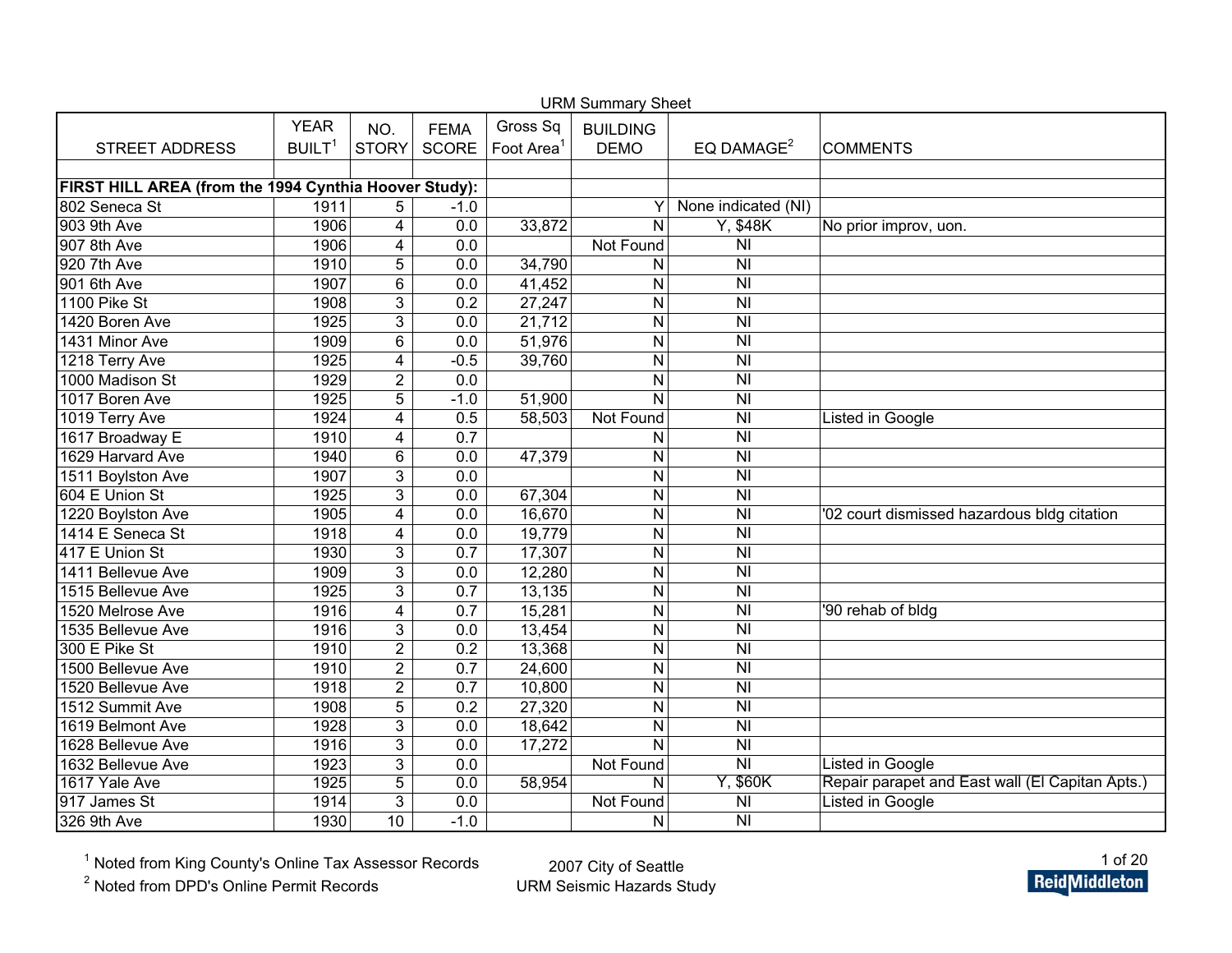| <b>URM Summary Sheet</b>                                 |                    |                |                     |                     |                 |                                    |                                        |  |  |  |  |
|----------------------------------------------------------|--------------------|----------------|---------------------|---------------------|-----------------|------------------------------------|----------------------------------------|--|--|--|--|
|                                                          | <b>YEAR</b>        | NO.            | <b>FEMA</b>         | Gross Sq            | <b>BUILDING</b> |                                    |                                        |  |  |  |  |
| <b>STREET ADDRESS</b>                                    | BUILT <sup>1</sup> | <b>STORY</b>   | <b>SCORE</b>        | Foot Area           | <b>DEMO</b>     | EQ DAMAGE <sup>2</sup>             | <b>COMMENTS</b>                        |  |  |  |  |
| 423 Terry Ave                                            | 1911               | 4              | $-0.5$              | 39,990              | N               | N <sub>l</sub>                     |                                        |  |  |  |  |
| 416 Boren Ave                                            | 1910               | 3              | 0.2                 |                     | Not Found       | N <sub>l</sub>                     | Listed in Google                       |  |  |  |  |
| $613$ 9th Ave                                            | 1900               | $\overline{2}$ | 0.5                 | 9,048               | Not Found       | $\overline{\overline{N}}$          | Listed in Google                       |  |  |  |  |
| 821 9th Ave                                              | 1929               | $\overline{4}$ | 0.2                 | 25,380              | N               | $\overline{N}$                     |                                        |  |  |  |  |
|                                                          |                    |                |                     |                     |                 |                                    |                                        |  |  |  |  |
| LAKE CITY AREA (from the 1994 Cynthia Hoover Study):     |                    |                |                     |                     |                 |                                    |                                        |  |  |  |  |
| 2611 NE 125th St                                         | 1931               | $\overline{2}$ | $\mathbf{0}$        | $\overline{37,500}$ | N               | N <sub>l</sub>                     |                                        |  |  |  |  |
| 12344 Lake City Way NE                                   | 1936               | 1              | 0.2                 | 1,170               | N               | N <sub>l</sub>                     |                                        |  |  |  |  |
|                                                          |                    |                |                     |                     |                 |                                    |                                        |  |  |  |  |
| COLUMBIA CITY AREA (from the 1994 Cynthia Hoover Study): |                    |                |                     |                     |                 |                                    |                                        |  |  |  |  |
| 4501 Rainier Ave S                                       | 1931               | 1              | $\mathbf{0}$        | 1,840               | N               | N <sub>l</sub>                     |                                        |  |  |  |  |
| 4239 Rainier Ave S                                       | 1926               | 1              | $\overline{0}$      | 3,600               | Not Found       | $\overline{\overline{N}}$          | Listed in Google                       |  |  |  |  |
| 4427 Rainier Ave S                                       | 1926               | $\overline{2}$ | $\overline{0}$      | 1,230               | Not Found       | <b>NI</b>                          | Listed in Google                       |  |  |  |  |
| 3561 S Genesee St                                        | 1929               | 1              | $\mathbf 0$         | 8,227               | Ν               | <b>NI</b>                          |                                        |  |  |  |  |
| 4400 Rainier Ave S                                       | 1923               | 1              | $\mathbf{0}$        | 1,720               | N               | $\overline{\overline{N}}$          |                                        |  |  |  |  |
| 5600 Rainier Ave S                                       | 1926               | $\mathbf{1}$   | $\overline{0.2}$    | 6,620               | N               | <b>NI</b>                          |                                        |  |  |  |  |
| 5609 Rainier Ave S                                       | 1915               | 2B             | 0.2                 | 3,000               | N               | <b>NI</b>                          |                                        |  |  |  |  |
| 5611 Rainier Ave S                                       | 1904               | $\overline{2}$ | 0.2                 | 5,072               | N               | N <sub>l</sub>                     |                                        |  |  |  |  |
| 5619 Rainier Ave S                                       | 1907               | $\overline{2}$ | 0.2                 | 9,231               | Not Found       | <b>NI</b>                          | Listed in Google                       |  |  |  |  |
| 5701 Rainier Ave S                                       | 1924               | $\overline{2}$ | 0.2                 | 7,040               | N               | N <sub>l</sub>                     | '96 \$170K for change of use           |  |  |  |  |
| 5710 Rainier Ave S                                       | 1920               | $\overline{2}$ | $\overline{0}$      | 5,580               | N               | N <sub>l</sub>                     |                                        |  |  |  |  |
| 5716 Rainier Ave S                                       | 1919               | 1              | 0.2                 | 4,300               | N               | $\overline{N}$                     |                                        |  |  |  |  |
| 3518 S Edmunds St                                        | 1907               | $\overline{2}$ | $\mathbf 0$         | 8,062               | N               | $\overline{\overline{N}}$          |                                        |  |  |  |  |
| 4721 Rainier Ave S                                       | 1914               | 1B             | $\boldsymbol{0}$    | 12,420              | N               | $\overline{\overline{N}}$          |                                        |  |  |  |  |
| 4820 Rainier Ave S                                       | 1925               | $\overline{2}$ | $\mathbf 0$         | 9,290               | N               | N <sub>l</sub>                     |                                        |  |  |  |  |
| 4869 Rainier Ave S                                       | 1928               | $\mathbf{1}$   | $\mathbf 0$         | 1,482               | N               | N <sub>l</sub>                     |                                        |  |  |  |  |
| 4873 Rainier Ave S                                       | 1908               | $\overline{2}$ | 0.4                 | 9,720               | N               | $\overline{N}$                     |                                        |  |  |  |  |
| 4850 Rainier Ave S                                       | 1907               | $\overline{3}$ | $\mathbf 0$         |                     | Not Found       | N <sub>l</sub>                     | <b>Listed in Google</b>                |  |  |  |  |
| 4860 Rainier Ave S                                       | 1909               | $\overline{2}$ | $\mathbf 0$         | 12,143              | Ν               | $\overline{\overline{\mathsf{N}}}$ | 2000 seismic upgrade (\$140K)          |  |  |  |  |
| 4868 Rainier Ave S                                       | 1908               | $\mathbf{1}$   | $\boldsymbol{0}$    | 4,690               | Ν               | Y, \$12.6K                         | Repair parapet. '04 TI of bldg (\$90K) |  |  |  |  |
| 3902 S Ferdinand St                                      | 1923               | $\mathbf{1}$   | $\mathbf 0$         | 13,563              | N               | N <sub>l</sub>                     |                                        |  |  |  |  |
| 4916 Rainier Ave S                                       | 1920               | $\mathbf{1}$   | $\mathbf 0$         | 3,760               | N               | N <sub>l</sub>                     | 6/01 \$25K seismic improvement.        |  |  |  |  |
| 4918 Rainier Ave S                                       | 1920               | $\mathbf{1}$   | $\mathsf{O}\xspace$ | 2,680               | N               | $\overline{N}$                     |                                        |  |  |  |  |
| 3806 S Ferdinand St                                      |                    | 1              | $\mathbf 0$         |                     | Not Found       | N <sub>l</sub>                     | Listed in Google                       |  |  |  |  |
| 4901 Rainier Ave S                                       | 1906               | 2B             | $\overline{0}$      | 4,687               | Not Found       | N <sub>l</sub>                     | Listed in Google                       |  |  |  |  |

<sup>2</sup> Noted from DPD's Online Permit Records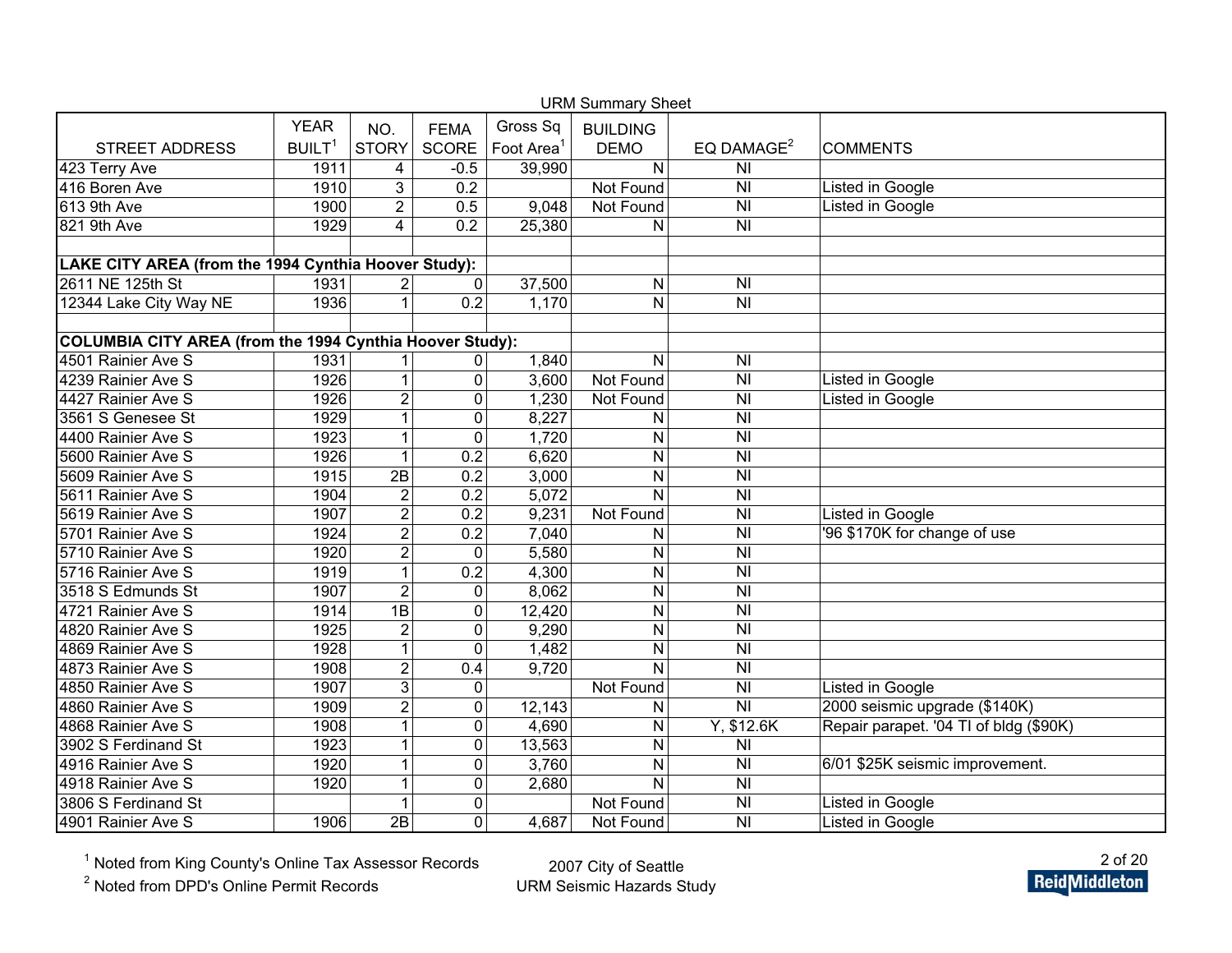|                                                        |                    |                |                  | <b>URM Summary Sheet</b> |                 |                           |                      |
|--------------------------------------------------------|--------------------|----------------|------------------|--------------------------|-----------------|---------------------------|----------------------|
|                                                        | <b>YEAR</b>        | NO.            | <b>FEMA</b>      | Gross Sq                 | <b>BUILDING</b> |                           |                      |
| <b>STREET ADDRESS</b>                                  | BUILT <sup>1</sup> | <b>STORY</b>   | <b>SCORE</b>     | Foot Area <sup>1</sup>   | <b>DEMO</b>     | EQ DAMAGE <sup>2</sup>    | <b>COMMENTS</b>      |
| 5021 Rainier Ave S                                     | 1924               |                | $\mathbf 0$      | 14,423                   | $\mathsf{N}$    | N <sub>l</sub>            |                      |
| 5000 Rainier Ave S                                     | 1910               | 1              | $\mathbf 0$      | 15,552                   | $\mathsf{N}$    | N <sub>l</sub>            | Replaced fdn in 1987 |
| 5018 Rainier Ave S                                     | 1922               | $\mathbf{1}$   | $\mathbf 0$      | 6,538                    | N               | $\overline{N}$            |                      |
| 5020 Rainier Ave S                                     | 1926               | $\mathbf{1}$   | $\mathbf 0$      | 2,580                    | N               | $\overline{N}$            |                      |
|                                                        |                    |                |                  |                          |                 |                           |                      |
| WALLINGFORD AREA (from the 1994 Cynthia Hoover Study): |                    |                |                  |                          |                 |                           |                      |
| 4450 Fremont Ave N                                     | 1922               |                | 0                | 6,932                    | ${\sf N}$       | $\overline{N}$            |                      |
| 4453 Linden Ave N                                      | 1928               | $\overline{3}$ | $\pmb{0}$        | 2,700                    | $\overline{N}$  | $\overline{N}$            |                      |
| 4316 Fremont Ave N                                     | 1923               | 1              | $\mathbf 0$      | 1,554                    | $\mathsf{N}$    | N <sub>l</sub>            |                      |
| 4416 Fremont Ave N                                     | 1931               | 1              | $\mathbf 0$      | 6,750                    | $\mathsf{N}$    | $\overline{N}$            |                      |
| 4250 Fremont Ave N                                     | 1909               | $\overline{c}$ | $\pmb{0}$        | 10,136                   | $\mathsf{N}$    | $\overline{N}$            |                      |
| 4255 Linden Ave N                                      | 1928               | $\overline{3}$ | $\Omega$         |                          | N               | $\overline{N}$            |                      |
| 4128 Fremont Ave N                                     | 1924               | $\mathbf{1}$   | $\overline{0.2}$ | 2,160                    | $\mathsf{N}$    | $\overline{N}$            |                      |
| 716 N 35th St                                          | 1907               | 4              | $\pmb{0}$        | 36,660                   | $\mathsf{N}$    | <b>NI</b>                 |                      |
| 717 N 36th St                                          | 1924               | $\overline{3}$ | $\mathbf 0$      | 15,112                   | $\overline{N}$  | $\overline{\overline{N}}$ |                      |
| 3508 Fremont Ave N                                     | 1906               | $\overline{2}$ | $\pmb{0}$        | 9,384                    | N               | N <sub>l</sub>            |                      |
| 606 N 35th St                                          | 1926               | 2B             | $\mathbf 0$      | 6,194                    | N               | $\overline{N}$            |                      |
| 3519 Fremont Ave N                                     | 1916               | $\overline{2}$ | $\pmb{0}$        | 5,545                    | $\mathsf{N}$    | <b>NI</b>                 |                      |
| 3515 Fremont Ave N                                     | 1911               | $\overline{2}$ | $\pmb{0}$        | 20,516                   | ${\sf N}$       | N <sub>l</sub>            |                      |
| 3518 Fremont Ave N                                     | 1909               | 2B             | $\pmb{0}$        | 14,877                   | $\overline{N}$  | $\overline{N}$            |                      |
| 4301 Fremont Ave N                                     | 1927               | $\overline{2}$ | $\mathbf 0$      | 4,744                    | $\mathsf{N}$    | N <sub>l</sub>            |                      |
| 1618 N 45th St                                         | 1926               | $\overline{2}$ | 0.2              | 10,216                   | $\mathsf{N}$    | $\overline{N}$            |                      |
| 1603 N 46th St                                         | 1926               | 3              | 0.2              | 8,424                    | $\mathsf{N}$    | N <sub>l</sub>            |                      |
| 1609 N 46th St                                         | 1926               | $\overline{3}$ | 0.2              | 10,044                   | ${\sf N}$       | $\overline{N}$            |                      |
| 4382 Interlake Ave N                                   | 1906               | 4              | $\mathbf 0$      |                          | $\mathsf{N}$    | $\overline{N}$            |                      |
| 1601 N 45th St                                         | 1921               | 1              | $\mathbf 0$      | 525                      | ${\sf N}$       | N <sub>l</sub>            |                      |
| 1701 N 45th St                                         | 1925               | $\overline{3}$ | 0.2              | 28,187                   | $\mathsf{N}$    | $\overline{N}$            |                      |
| 1711 N 45th St                                         | 1923               | 1              | 0.7              | 2,658                    | N               | $\overline{N}$            |                      |
| 1715 N 45th St                                         | 1929               | $\overline{2}$ | $\mathbf 0$      | 5,016                    | $\mathsf{N}$    | $\overline{\overline{N}}$ |                      |
| 1723 N 45th St                                         | 1926               | $\overline{2}$ | $\pmb{0}$        | 11,108                   | N               | $\overline{\overline{N}}$ |                      |
| 4401 Wallingford Ave N                                 | 1924               | $\mathbf{1}$   | $\pmb{0}$        | 5,603                    | ${\sf N}$       | N <sub>l</sub>            |                      |
| 4135 Stone Way N                                       | 1912               | $\mathbf{1}$   | $\pmb{0}$        | 28,080                   | $\overline{N}$  | $\overline{N}$            |                      |
| 4416 Stone Way N                                       | 1916               | $\overline{3}$ | $\mathbf 0$      |                          | $\overline{N}$  | $\overline{N}$            |                      |
| 1225 N 45th St                                         | 1940               | 1              | $\mathbf 0$      |                          | ${\sf N}$       | $\overline{\overline{N}}$ |                      |
| 1329 N 45th St                                         | 1920               | $\overline{2}$ | 0.7              | 4,000                    | N               | $\overline{N}$            |                      |

<sup>2</sup> Noted from DPD's Online Permit Records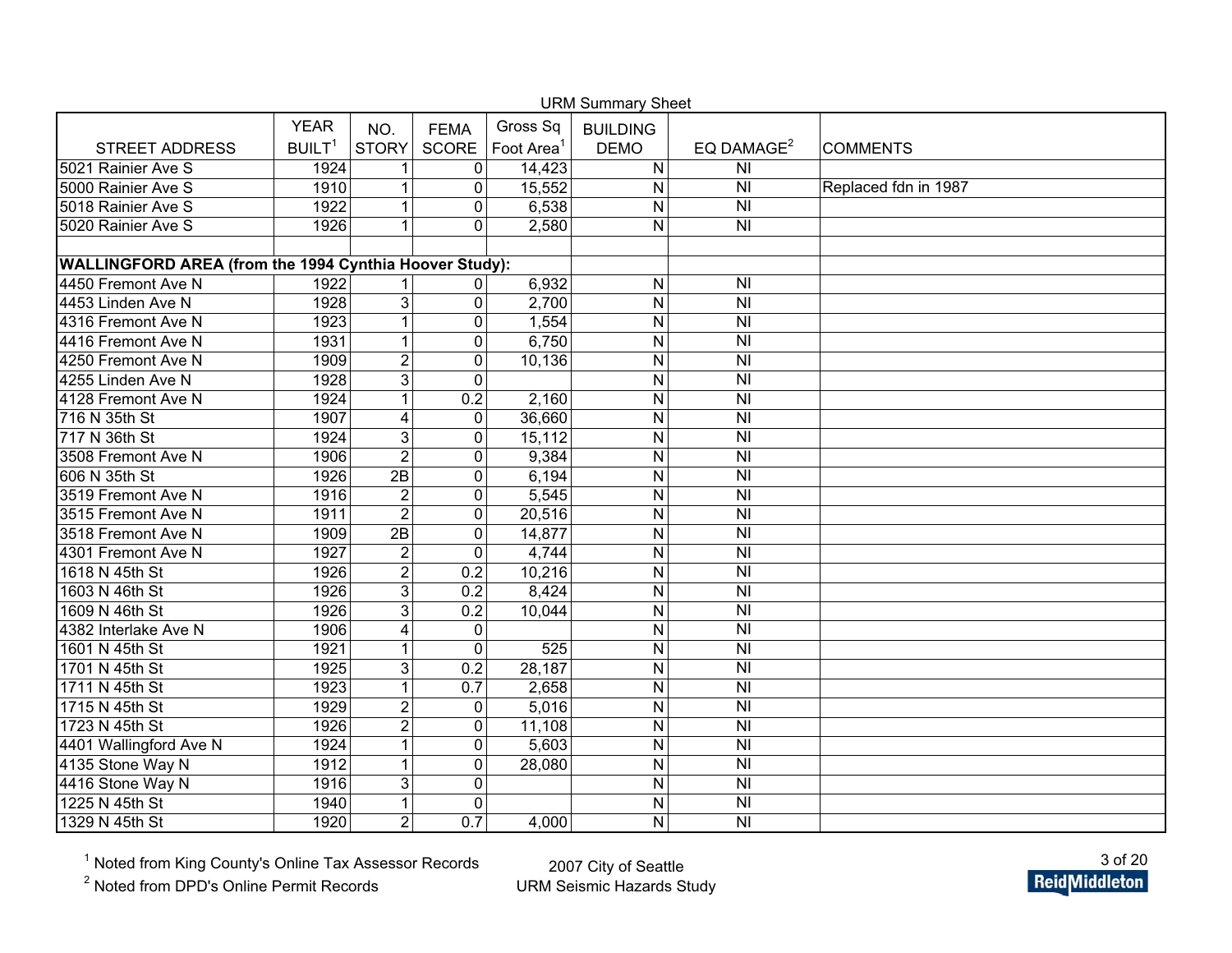| <b>URM Summary Sheet</b> |                    |                  |                  |                        |                         |                                                         |                                          |  |  |  |
|--------------------------|--------------------|------------------|------------------|------------------------|-------------------------|---------------------------------------------------------|------------------------------------------|--|--|--|
|                          | <b>YEAR</b>        | NO.              | <b>FEMA</b>      | Gross Sq               | <b>BUILDING</b>         |                                                         |                                          |  |  |  |
| <b>STREET ADDRESS</b>    | BUILT <sup>1</sup> | <b>STORY</b>     | SCORE            | Foot Area <sup>1</sup> | <b>DEMO</b>             | EQ DAMAGE <sup>2</sup>                                  | <b>COMMENTS</b>                          |  |  |  |
| 4512 Stone Way N         | 1900               | $\overline{2}$   | 0                | 9,408                  | ${\sf N}$               | N <sub>l</sub>                                          |                                          |  |  |  |
| 4649 Sunnyside Ave N     | 1906               | 3                | $\mathbf 0$      |                        | N                       | Y, \$70K                                                | \$70K earthquaKe damage, \$140K upgrades |  |  |  |
| 2104 N 45th St           | 1929               | $\mathbf{1}$     | $\overline{0.7}$ | 8,560                  | N                       | N <sub>l</sub>                                          |                                          |  |  |  |
| 2110 N 45th St           | 1906               | $\overline{2}$   | 0.3              | 3,666                  | N                       | N <sub>l</sub>                                          |                                          |  |  |  |
| 2120 N 45th St           | 1937               | $\mathbf{1}$     | 0.7              | 3,594                  | $\mathsf{N}$            | N <sub>l</sub>                                          |                                          |  |  |  |
| 2200 N 45th St           | 1920               | $\overline{2}$   | 0.3              | 5,557                  | $\overline{N}$          | $\overline{\overline{\mathsf{N}}}$                      |                                          |  |  |  |
| 2300 N 45th St           | 1934               | $\mathbf{1}$     | $\mathbf 0$      | 855                    | $\mathsf{N}$            | $\overline{\overline{\mathsf{N}}}$                      |                                          |  |  |  |
| 2510 N 45th St           | 1938               | $\mathbf{1}$     | $\overline{0.2}$ | 2,500                  | N                       | $\overline{\overline{N}}$                               |                                          |  |  |  |
| 2305 N 45th St           | 1926               | $\mathbf{1}$     | $\mathbf 0$      | 1,440                  | N                       | $\overline{\overline{\mathsf{N}}}$                      |                                          |  |  |  |
| 2309 N 45th St           | 1910               | $\mathbf{1}$     | $\mathbf 0$      | 3,864                  | N                       | $\overline{\overline{\mathsf{N}}}$                      |                                          |  |  |  |
| 4405 Corliss Ave N       | 1926               | $\overline{3}$   | $\overline{0}$   | 17,010                 | N                       | $\overline{\overline{\mathsf{N}}\overline{\mathsf{N}}}$ |                                          |  |  |  |
| 2101 N 45th St           | 1922               | 1                | 0.2              | 2,285                  | N                       | $\overline{\overline{\mathsf{N}}}$                      |                                          |  |  |  |
| 2121 N 45th St           | 1925               | 1                | 0.2              | 3,856                  | N                       | $\overline{\overline{\mathsf{N}}}$                      |                                          |  |  |  |
| 1820 N 45th St           | 1922               | $\mathbf{1}$     | $\mathbf 0$      | 8,660                  | N                       | $\overline{\overline{\mathsf{N}}}$                      |                                          |  |  |  |
| 1904 N 45th St           | 1917               | $\mathbf{1}$     | 0.2              | 4,420                  | N                       | $\overline{\overline{\mathsf{N}}}$                      |                                          |  |  |  |
| 1910 N 45th St           | 1923               | $\mathbf{1}$     | 0.2              | 4,650                  | N                       | N <sub>l</sub>                                          |                                          |  |  |  |
| 1920 N 45th St           | 1927               | $\mathbf{1}$     | $\overline{0.2}$ | 4,650                  | $\mathsf{N}$            | $\overline{\overline{\mathsf{N}}}$                      |                                          |  |  |  |
| 4701 Roosevelt Way NE    | 1927               | $\mathbf{1}$     | 0.3              | 6,750                  | $\mathsf{N}$            | N <sub>l</sub>                                          |                                          |  |  |  |
| 712 N 45th St            | 1923               | $\mathbf{1}$     | 0.2              | 2,250                  | N                       | N <sub>l</sub>                                          |                                          |  |  |  |
| 905 NE 45th St           | 1924               | $\overline{3}$   | $\overline{0.2}$ |                        | Ÿ                       | $\overline{\overline{\mathsf{N}}}$                      |                                          |  |  |  |
| 4345 Roosevelt Way NE    | 1925               | 1                | $\mathbf 0$      |                        | N                       | $\overline{\overline{N}}$                               |                                          |  |  |  |
| 4349 Roosevelt Way NE    | 1927               | $\mathbf{1}$     | 0.2              |                        | N                       | $\overline{N}$                                          |                                          |  |  |  |
| 4333 9th Ave NE          | 1927               | $\mathbf{1}$     | $\mathbf 0$      | 3,824                  | $\mathsf{N}$            | $\overline{\overline{\mathsf{N}}}$                      |                                          |  |  |  |
| 901 NE 43rd St           | 1926               | $\overline{3B}$  | 0.7              | 23,032                 | N                       | $\overline{\overline{\mathsf{N}}}$                      |                                          |  |  |  |
| 4041 Roosevelt Way NE    | 1924               |                  | $\pmb{0}$        | 8,084                  | N                       | $\overline{\overline{N}}$                               |                                          |  |  |  |
| 4107 Roosevelt Way NE    | 1921               | $\overline{2}$   | $\mathbf 0$      |                        | N                       | $\overline{\overline{N}}$                               |                                          |  |  |  |
| 271 NE 45th St           | 1926               | $\overline{1}$   | 0.2              | 5,304                  | N                       | N <sub>l</sub>                                          |                                          |  |  |  |
| 305 NE 45th St           | 1937               | $\mathbf{1}$     | 0.2              | 3,864                  | $\overline{\mathsf{N}}$ | $\overline{\overline{\mathsf{N}}\overline{\mathsf{N}}}$ |                                          |  |  |  |
| 3618 Woodland Park Ave N | 1925               | $\overline{2}$   | $\overline{0.2}$ | 6,016                  | N                       | $\overline{\overline{\mathsf{N}}}$                      |                                          |  |  |  |
| 3626 Woodland Park Ave N | 1918               | $\overline{2B}$  | $\mathbf 0$      | 3,190                  | $\overline{N}$          | $\overline{\overline{N}}$                               |                                          |  |  |  |
| 3632 Woodland Park Ave N | 1926               | $\overline{2B}$  | 0.2              | 4,176                  | Not found               | N <sub>l</sub>                                          | <b>Listed in Google</b>                  |  |  |  |
| 3648 Woodland Park Ave N |                    | $\boldsymbol{2}$ | $\overline{0.2}$ |                        | Not found               | $\overline{\overline{\mathsf{N}}}$                      | Listed in Google                         |  |  |  |
| 4272 Fremont Ave N       | 1914               | $\overline{2}$   |                  | 9,716                  | N                       | N <sub>l</sub>                                          |                                          |  |  |  |
| 3921 Linden Ave N        | 1900               | 3                |                  | 66,819                 | N                       | $\overline{\overline{\mathsf{N}}}$                      |                                          |  |  |  |
| 3921 Linden Ave N        | 1910               | $\mathbf{1}$     |                  | 1,696                  | ${\sf N}$               | N <sub>l</sub>                                          | AKA, 3940 Fremont Ave N                  |  |  |  |

<sup>2</sup> Noted from DPD's Online Permit Records

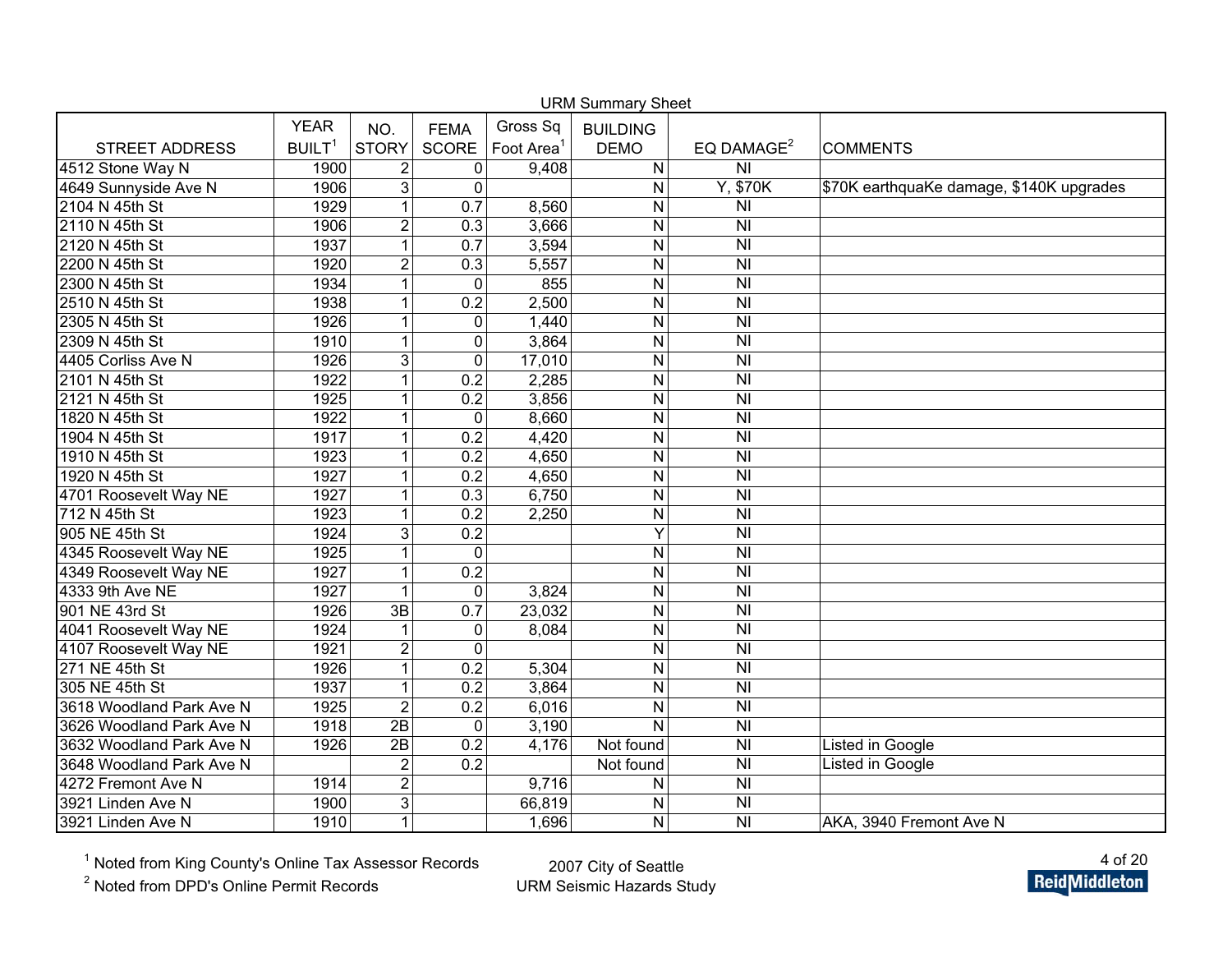| <b>URM Summary Sheet</b>                                                           |                    |                |              |           |                      |                    |                                                   |  |  |  |  |
|------------------------------------------------------------------------------------|--------------------|----------------|--------------|-----------|----------------------|--------------------|---------------------------------------------------|--|--|--|--|
|                                                                                    | <b>YEAR</b>        | NO.            | <b>FEMA</b>  | Gross Sq  | <b>BUILDING</b>      |                    |                                                   |  |  |  |  |
| <b>STREET ADDRESS</b>                                                              | BUILT <sup>1</sup> | <b>STORY</b>   | <b>SCORE</b> | Foot Area | <b>DEMO</b>          | EQ DAMAGE $2$      | <b>COMMENTS</b>                                   |  |  |  |  |
|                                                                                    |                    |                |              |           |                      |                    |                                                   |  |  |  |  |
| PIONEER SQUARE/ INTERNATIONAL DISTRICT AREA (from the 2001 Reid Middleton Survey): |                    |                |              |           |                      |                    |                                                   |  |  |  |  |
| 75 S Main St                                                                       | 1900               | 4              | $-1.1$       | 3,843     | N                    | Y, \$15K           |                                                   |  |  |  |  |
| 76 S Main St                                                                       | 1907               | 3              | ---          | 9,540     | N                    | N <sub>l</sub>     |                                                   |  |  |  |  |
|                                                                                    |                    |                |              |           |                      |                    | Red tagged. Appears to include 71 S Washington    |  |  |  |  |
| 77 S Washington St                                                                 | 1903               | 5              | $-1.6$       | 21,600    | N                    | Y, No \$ Given     | St.                                               |  |  |  |  |
| 80 S Jackson St                                                                    | 1900               | 5              |              | 8,082     | N                    | Y                  | <b>Hazardous Bldg</b>                             |  |  |  |  |
| 81-89 S Washington St                                                              | 1900               | 3              | $-1.1$       | 15,648    | N                    | $\overline{N}$     |                                                   |  |  |  |  |
|                                                                                    |                    |                |              |           |                      |                    | \$29K to penthouse and tanK, no prior             |  |  |  |  |
| 83 S King St                                                                       |                    | 7              | $-2.6$       |           | N                    | Y, \$29K           | improvement                                       |  |  |  |  |
|                                                                                    |                    |                |              |           |                      |                    |                                                   |  |  |  |  |
| 90 S Dearborn St                                                                   | 1921               | $\overline{c}$ | 0            | 23,632    | N                    | Y, \$35K           | \$35K to stairs and parapet, no prior improvement |  |  |  |  |
| 97 S Jackson St                                                                    | 1905               | $\overline{3}$ | $-0.6$       | 17,152    | N                    | <b>NI</b>          |                                                   |  |  |  |  |
| 100 S King St                                                                      | 1907               | $\overline{6}$ | $-0.6$       | 73,260    | N                    | N <sub>l</sub>     |                                                   |  |  |  |  |
| 101 S King St                                                                      | 1910               | $\overline{6}$ | $-1.6$       | 95,000    | N                    | N <sub>l</sub>     | Tax rolls list as 500 1st Ave S.                  |  |  |  |  |
| 101-111 S Jackson St                                                               | 1904               | $\overline{5}$ | $-2.1$       | 78,920    | N                    | N <sub>l</sub>     | 2006 seismic upgrade, \$275K                      |  |  |  |  |
| 115 S Jackson St                                                                   | 1900               | $\overline{2}$ | $-0.1$       | 21,600    | N                    | N <sub>l</sub>     |                                                   |  |  |  |  |
| 117 S Main St                                                                      | 1902               | 4              | $-0.6$       | 32,081    | N                    | N <sub>l</sub>     |                                                   |  |  |  |  |
| 122 S Jackson St                                                                   | 1900               | $\overline{3}$ | 0.4          | 29,884    | N                    | <b>NI</b>          |                                                   |  |  |  |  |
| 123 S Jackson St                                                                   | 1902               | $\overline{2}$ | $-1.1$       | 6,885     | N                    | $\overline{N}$     |                                                   |  |  |  |  |
|                                                                                    |                    |                |              |           |                      | Red tagged, no \$  |                                                   |  |  |  |  |
| 165 S Washington St                                                                |                    | 1              | $-2.1$       |           | Υ                    | listed             | Red tagged                                        |  |  |  |  |
| 166 S King St                                                                      |                    | $\,6$          | $-0.1$       | 89,300    | ${\sf N}$            | N <sub>l</sub>     |                                                   |  |  |  |  |
| 171 S Jackson St                                                                   | 1900               | 5              | $-1.6$       | 71,280    | N                    | N <sub>l</sub>     |                                                   |  |  |  |  |
|                                                                                    |                    |                |              |           |                      |                    | Red tagged, \$330K bldg + \$20K new moment        |  |  |  |  |
| 173 S Washington St                                                                | 1900               | 1              | $-1.6$       | 3,600     | N                    | Y, \$370 Total     | frame + \$20K elect.                              |  |  |  |  |
| 200 5th Ave S                                                                      | 1910               | 5              | $-2.6$       | 40,420    | N                    | N <sub>1</sub>     |                                                   |  |  |  |  |
| 200-204 1st Ave S                                                                  | 1909               | 3              | $-0.6$       | 26,800    | N                    | <b>NI</b>          |                                                   |  |  |  |  |
| 200-204 3rd Ave S                                                                  | 1905               | 4              | $-1.1$       | 25,027    | Not found            | N <sub>l</sub>     | None of the 4 addresses on DPD.                   |  |  |  |  |
|                                                                                    |                    |                |              |           |                      |                    | Yellow tagged; '98 alterations and seismic        |  |  |  |  |
| 201 S Washington St                                                                | 1905               | $\overline{c}$ | $-1.1$       |           | 4,561 05 5 story add | Y, '02 Yellow Tag  | upgrade - \$40K                                   |  |  |  |  |
|                                                                                    |                    |                |              |           |                      | Y, \$30K clean-up, |                                                   |  |  |  |  |
| 201-205 1st Ave S                                                                  | 1900               | 3B             | $-2.6$       | 25,450    | N                    | \$300K bldg        | '92 struct repairs (\$25K+\$10K)                  |  |  |  |  |
| 205 3rd Ave S                                                                      |                    | $\overline{4}$ | $-0.6$       |           | Not found            | N <sub>l</sub>     | Listed in Google                                  |  |  |  |  |

<sup>2</sup> Noted from DPD's Online Permit Records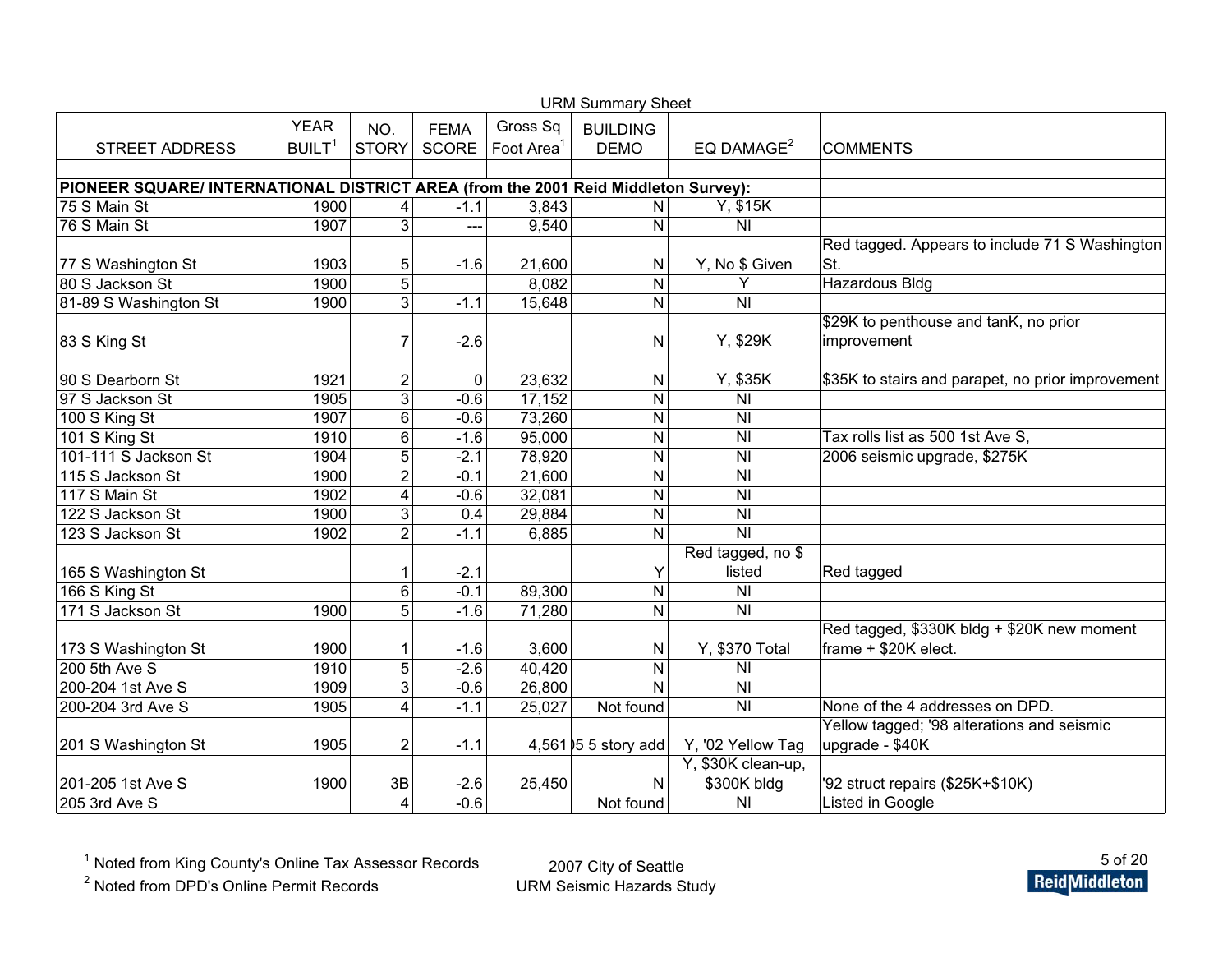| <b>URM Summary Sheet</b>   |                    |                         |             |                        |                 |                                                         |                                                       |  |  |  |  |
|----------------------------|--------------------|-------------------------|-------------|------------------------|-----------------|---------------------------------------------------------|-------------------------------------------------------|--|--|--|--|
|                            | <b>YEAR</b>        | NO.                     | <b>FEMA</b> | Gross Sq               | <b>BUILDING</b> |                                                         |                                                       |  |  |  |  |
| <b>STREET ADDRESS</b>      | BUILT <sup>1</sup> | <b>STORY</b>            | SCORE       | Foot Area <sup>1</sup> | <b>DEMO</b>     | EQ DAMAGE <sup>2</sup>                                  | <b>COMMENTS</b>                                       |  |  |  |  |
|                            |                    |                         |             |                        |                 | Y, \$75K, no prior                                      |                                                       |  |  |  |  |
| 206 1st Ave S              | 1903               | 5                       | $-1.6$      | 20,415                 | Ν               | improv                                                  | Hazardous bldg (3/01)                                 |  |  |  |  |
| 206 3rd Ave S              | 1904               | 4                       | $-1.1$      | 18,300                 | N               | N <sub>l</sub>                                          |                                                       |  |  |  |  |
| 207 1st Ave S              | 1900               | 3                       | $-0.6$      | 13,370                 | N               | <b>NI</b>                                               |                                                       |  |  |  |  |
|                            |                    |                         |             |                        |                 |                                                         | '87-'88 struct repairs (\$130K total), including main |  |  |  |  |
| 207-209 2nd Ave S          | 1900               | 1B                      | $-0.6$      | 11,838                 | N               | N <sub>1</sub>                                          | floor and west brick wall                             |  |  |  |  |
| 208 2nd Ave S Ext          |                    | $6\phantom{1}6$         | $-2.1$      |                        | Not found       | N <sub>l</sub>                                          |                                                       |  |  |  |  |
|                            |                    |                         |             |                        |                 |                                                         | Replaced seismic ties. Yellow tagged. Permitted       |  |  |  |  |
| 208-212 3rd Ave S          | 1904               | 5B                      | $-2.1$      | 8,614                  | N               | Y, \$175K total                                         | under 210 3rd Ave                                     |  |  |  |  |
| 208-222 1st Ave S          | 1900               | $\overline{\mathbf{4}}$ | $-2.1$      | 84,750                 | Not found       | <b>NI</b>                                               |                                                       |  |  |  |  |
| 209 1st Ave S              | 1900               | 3                       | $-0.6$      | 13,740                 | Ν               | N <sub>1</sub>                                          |                                                       |  |  |  |  |
| 211 1st Ave S              | 1900               | $\overline{3}$          | $-0.6$      | 13,620                 | Ν               | N <sub>1</sub>                                          |                                                       |  |  |  |  |
| 213 1st Ave S              | 1900               | $\overline{4}$          | $-0.6$      | 16,974                 | N               | N <sub>l</sub>                                          |                                                       |  |  |  |  |
|                            |                    |                         |             |                        |                 |                                                         | Hazardous bldg (3/01), stabilize exterior walls.      |  |  |  |  |
| 210 Alaskan Way S          |                    | 5                       | $-0.6$      |                        | N               | Y, \$50K                                                | 2003 demo dance hall                                  |  |  |  |  |
| 211 S Washington St        | 1936               | $\overline{2}$          | $-0.6$      | 9,000                  | N               | $\overline{N}$                                          |                                                       |  |  |  |  |
| 212-216 Alaskan Way S      | 1914               | 5B                      | $-3.1$      | 42,534                 | N               | Y, \$2.7M                                               | Red tagged. '02 seismic upgrade (\$2.7M),             |  |  |  |  |
| 213 2nd Ave S Ext          |                    | 1                       | $-1.1$      |                        | N               | N <sub>1</sub>                                          |                                                       |  |  |  |  |
| 217 2nd Ave S              |                    | 5                       | $-1.6$      | 38,765                 | N               | N <sub>l</sub>                                          |                                                       |  |  |  |  |
| 217-221 1st Ave S          | 1900               | 4                       | $-1.1$      | 33,300                 | N               | N <sub>l</sub>                                          | Listed under 219 1st Ave S.                           |  |  |  |  |
| 218 2nd Ave S              |                    | 4                       | $-1.1$      |                        | Not found       | <b>NI</b>                                               |                                                       |  |  |  |  |
| 219 S Washington St        | 1900               | 3                       | $-0.6$      | 3,783                  | N               | <b>NI</b>                                               | '05 seismic upgrade (\$50K)                           |  |  |  |  |
| 220 2nd Ave S              | 1900               | $\overline{3}$          | $-1.6$      | 29,842                 | N               | N <sub>l</sub>                                          |                                                       |  |  |  |  |
| 220 3rd Ave S              | 1905               | $\overline{2}$          | $-1.1$      | 33,640                 | N               | $\overline{\overline{\mathsf{N}}\overline{\mathsf{N}}}$ |                                                       |  |  |  |  |
| 222 2nd Ext Ave S          | 1906               | $\overline{\mathbf{4}}$ | $-1.1$      | 32,170                 | N               | Y, \$130K total                                         | Repair west wall. "90 seismic upgrade (\$60K)         |  |  |  |  |
| 222 Alaskan Way S          |                    | 3                       | $-1.1$      | 9,540                  | N               | $\overline{N}$                                          |                                                       |  |  |  |  |
| 222 S Main St              | 1900               | 3                       | $-0.6$      | 14,513                 | N               | Yellow tag, no cost                                     | Yellow tagged                                         |  |  |  |  |
|                            |                    |                         |             |                        |                 |                                                         | Alterations were under expedited permit (3/01,        |  |  |  |  |
|                            |                    |                         |             |                        |                 |                                                         | \$50K), listed under 310 1st Ave S; Considered        |  |  |  |  |
| 300-310 1st Ave S          | 1900               | 4B                      | $-0.6$      | 75,007                 | Ν               | Y                                                       | Hazardous Bldg by DPD                                 |  |  |  |  |
| 300-312.5 Occidental Ave S | 1900               | 4B                      | $-1.1$      | 164,380                | N               | Y, \$25K                                                | Fix west wall - \$25K in 5/01; \$380K, in 2006        |  |  |  |  |
| 301-309 Occidental Ave S   |                    | 4B                      | $-0.6$      |                        | N               | N <sub>l</sub>                                          | Voluntary upgrade \$50K, 6/03                         |  |  |  |  |
|                            |                    |                         |             |                        |                 |                                                         | Damage to windows and parapets. 1995 seismic          |  |  |  |  |
| 301 1st Ave S              | 1900               | 3                       | $-0.6$      | 18,010                 | Ν               | Y                                                       | upgrade (\$2.5K)                                      |  |  |  |  |

<sup>2</sup> Noted from DPD's Online Permit Records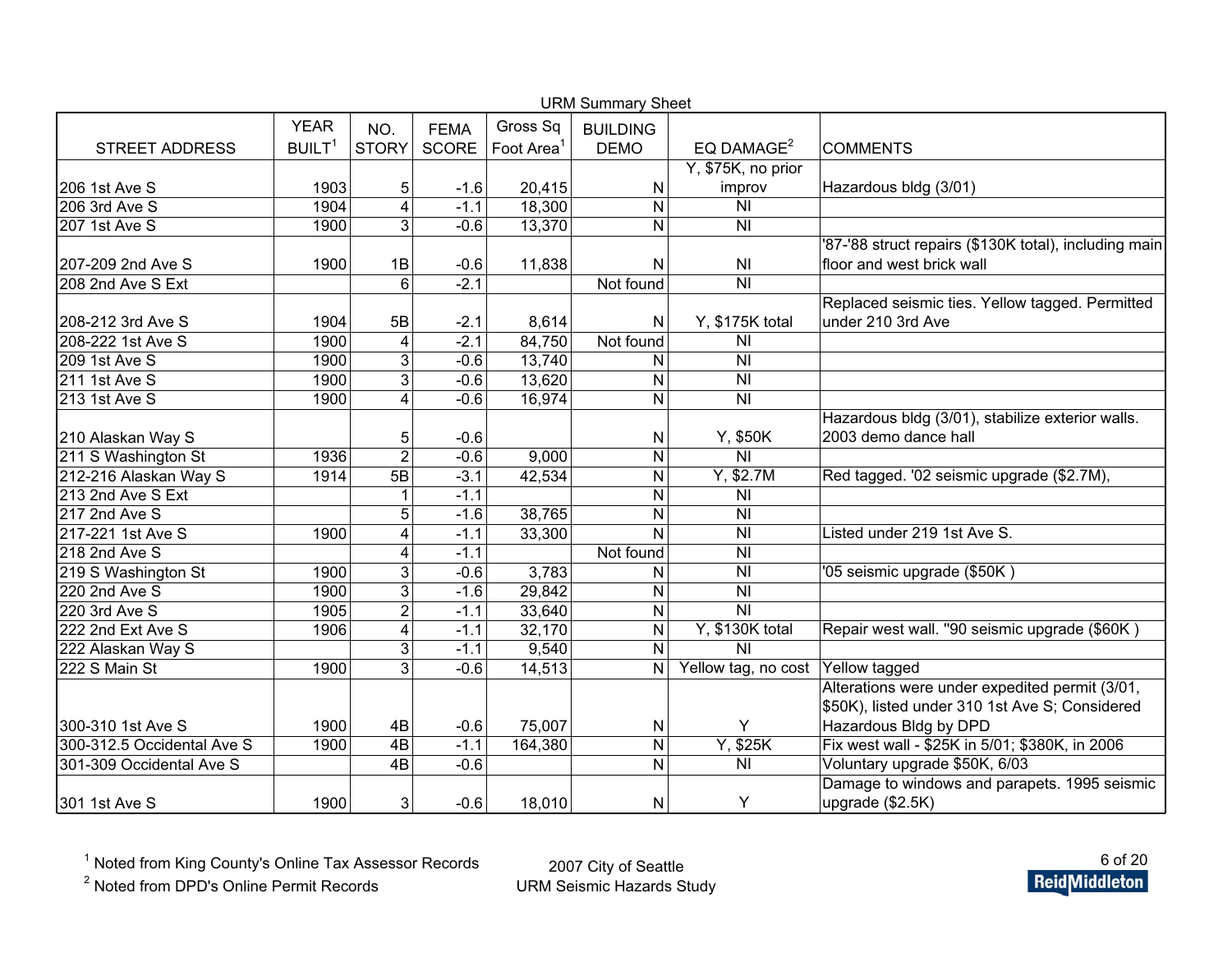| <b>URM Summary Sheet</b> |                    |                |             |                        |                     |                           |                                                     |  |  |  |  |
|--------------------------|--------------------|----------------|-------------|------------------------|---------------------|---------------------------|-----------------------------------------------------|--|--|--|--|
|                          | <b>YEAR</b>        | NO.            | <b>FEMA</b> | Gross Sq               | <b>BUILDING</b>     |                           |                                                     |  |  |  |  |
| <b>STREET ADDRESS</b>    | BUILT <sup>1</sup> | <b>STORY</b>   | SCORE       | Foot Area <sup>1</sup> | <b>DEMO</b>         | EQ DAMAGE <sup>2</sup>    | <b>COMMENTS</b>                                     |  |  |  |  |
|                          |                    |                |             |                        |                     |                           | Yellow tagged (hazardous bldg), parapets, elev,     |  |  |  |  |
| 304 Alaskan Way S        | 1900               | 3B             | $-0.6$      | 22,200                 | N                   | Y, \$75K                  | walls                                               |  |  |  |  |
| 304-308 6th Ave S        | 1914               | $\overline{7}$ | $-2.6$      | 26,020                 | ${\sf N}$           | $\overline{N}$            | Listed under 306 6th Avenue S                       |  |  |  |  |
| 307 3rd Ave S            | 1906               | 5              | $-3.1$      | 41,920                 | N                   | Y, part of \$510K         | Repair damaged bldg, add brace frames.              |  |  |  |  |
| 309-311 1st Ave S        | 1900               | $\overline{3}$ | $-1.6$      | 13,800                 | N                   | <b>NI</b>                 |                                                     |  |  |  |  |
| 311-319 Occidental Ave S |                    | $\overline{3}$ | $-1.6$      | 39,030                 | $\mathsf{N}$        | $\overline{\overline{N}}$ |                                                     |  |  |  |  |
| 312 1st Ave S            |                    | $\overline{3}$ | $-0.6$      |                        | Not found           | $\overline{N}$            |                                                     |  |  |  |  |
| 312 2nd Ave S            | 1900               | $\overline{3}$ | $-0.6$      | 26,830                 | N                   | Y, \$14.5K                | Hazardous bldg; parapet & veneer                    |  |  |  |  |
| 312-318 6th Ave S        |                    | $\overline{2}$ | $-1.1$      | 17,200                 | $\mathsf{N}$        | <b>NI</b>                 |                                                     |  |  |  |  |
| 313-315 1st Ave S        | 1900               | 4              | $-0.6$      | 16,830                 | N                   | $\overline{\overline{N}}$ |                                                     |  |  |  |  |
| 314-322 Occidental Ave S |                    | 4              | $-0.6$      | 164,380                | N                   | $\overline{N}$            |                                                     |  |  |  |  |
| 315 2nd Ave S            | 1900               | 3              | $-1.1$      | 28,161                 | $\mathsf{N}$        | Y, \$250K                 | Stabilizing façade & floor joists                   |  |  |  |  |
| 315 3rd Ave S            |                    | $\overline{4}$ | $-1.6$      | 73,320                 | Not found           | Red tagged                | Listed in Google, Red tagged                        |  |  |  |  |
| 315 Maynard Ave S        | 1910               | 4              | $-1.1$      | 23,200                 | N                   | N <sub>l</sub>            |                                                     |  |  |  |  |
| 316-320 1st Ave S        | 1905               | $\overline{7}$ | $-1.6$      | 50,120                 | N                   | $\overline{N}$            |                                                     |  |  |  |  |
| 317 1st Ave S            |                    | 4              | $-0.6$      |                        | Not found           | $\overline{N}$            |                                                     |  |  |  |  |
|                          |                    |                |             |                        |                     |                           | \$80K to Stabilize parapets, \$1.36M for repair and |  |  |  |  |
| 318 2nd Ext Ave S        | 1904               | 6              | $-0.6$      | 29,820                 | N                   | $Y_{1}$ > \$80K           | <b>CBFs</b>                                         |  |  |  |  |
|                          |                    |                |             |                        |                     |                           | Red tagged, repair west wall, and extensive         |  |  |  |  |
| 319 2nd Ave S            | 1889               | 3              |             | 26,000                 | N                   | Υ                         | renovation of the Cadillac Hotel (\$175K)           |  |  |  |  |
| 320 2nd Ave Ext S        |                    | 1              |             |                        | Not found           | N <sub>l</sub>            |                                                     |  |  |  |  |
| 322 1st Ave S            | 1900               | 3              | $-1.6$      | 13,320                 | Not found           | $\overline{\overline{N}}$ |                                                     |  |  |  |  |
| 323 1st Ave S            |                    | 4              | $-0.6$      |                        | Not found           | N <sub>l</sub>            |                                                     |  |  |  |  |
| 325 2nd Ave S            |                    | 3              | $-1.1$      |                        | Not found           | Υ                         | Red tagged                                          |  |  |  |  |
| 400-408 Occidental Ave S | 1900               | $\overline{6}$ | $-1.1$      | 95,760                 | N                   | $\overline{N}$            |                                                     |  |  |  |  |
| 401 1st Ave S            | 1905               | $\overline{3}$ | $-1.1$      | 28,798                 | $\mathsf{N}$        | $\overline{\overline{N}}$ |                                                     |  |  |  |  |
|                          |                    |                |             |                        |                     |                           | Substantial improvement 1980s and 1998              |  |  |  |  |
|                          |                    |                |             |                        |                     |                           | (>\$100K). * Height from King County tax records,   |  |  |  |  |
| 401 S Jackson St         | 1911               | $11*$          |             | 1,382,166              | N                   | N <sub>l</sub>            | and age from Historylink.org                        |  |  |  |  |
| 408-416 5th Ave S        |                    | 1              | 0.4         | 30,600                 | Not found           | $\overline{\overline{N}}$ | 410 address in database, no damage                  |  |  |  |  |
| 409 8th Ave S            | 1941               | $\mathbf{1}$   | $-0.6$      | 11,794                 | Not found           | <b>NI</b>                 |                                                     |  |  |  |  |
| 410-416 8th Ave S        | 1901               | $\overline{3}$ | $-1.6$      |                        | 15,580 Not found, N | $\overline{\overline{N}}$ |                                                     |  |  |  |  |
| 411 1st Ave S            | 1913               | $\overline{7}$ | $-2.6$      | 154,159                | N                   | $\overline{\overline{N}}$ |                                                     |  |  |  |  |
| 412 1st Ave S            |                    | $\overline{7}$ | $-1.1$      |                        | Not found           | <b>NI</b>                 |                                                     |  |  |  |  |
| 412-416 7th Ave S        | 1920               | 4              | $-2.1$      | 29,816                 | N                   | <b>NI</b>                 | Listed under 416 7th Ave                            |  |  |  |  |

<sup>2</sup> Noted from DPD's Online Permit Records

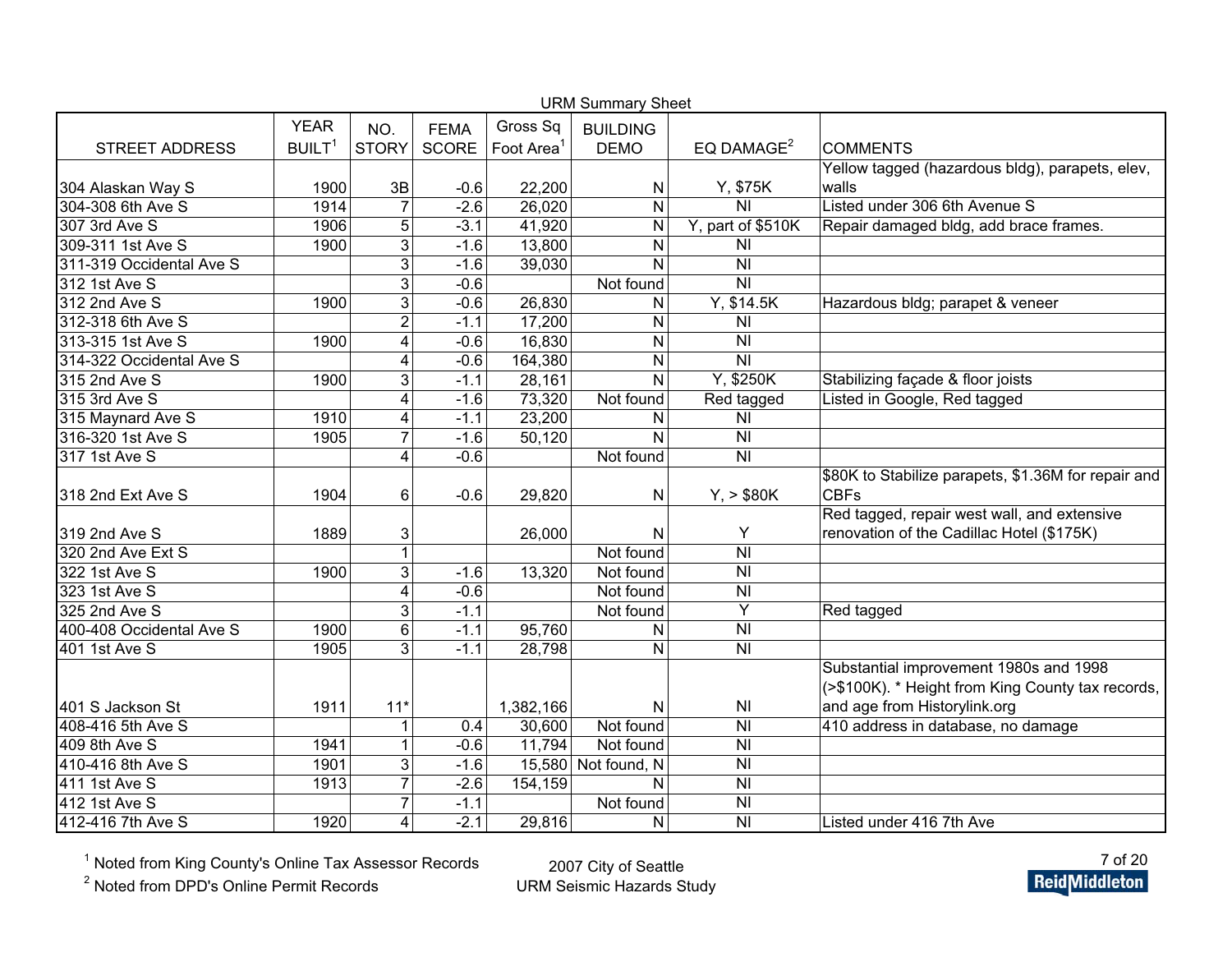| <b>URM Summary Sheet</b> |                    |                |             |                        |                 |                           |                                                  |  |  |  |  |
|--------------------------|--------------------|----------------|-------------|------------------------|-----------------|---------------------------|--------------------------------------------------|--|--|--|--|
|                          | <b>YEAR</b>        | NO.            | <b>FEMA</b> | Gross Sq               | <b>BUILDING</b> |                           |                                                  |  |  |  |  |
| <b>STREET ADDRESS</b>    | BUILT <sup>1</sup> | <b>STORY</b>   | SCORE       | Foot Area <sup>1</sup> | <b>DEMO</b>     | EQ DAMAGE <sup>2</sup>    | <b>COMMENTS</b>                                  |  |  |  |  |
| 413 7th Ave S            | 1915               | $\overline{2}$ | 0.4         | 15,670                 | N               | <b>NI</b>                 |                                                  |  |  |  |  |
| 416 Occidental Ave S     | 1930               | $\overline{2}$ | $-0.6$      | 36,630                 | N               | N <sub>1</sub>            |                                                  |  |  |  |  |
|                          |                    |                |             |                        |                 |                           | Violation: hazardous due to earthquake. Repair   |  |  |  |  |
| 418-422 8th Ave S        | 1910               | 4              | $-1.6$      | 17,080                 | N               | Y, \$290                  | parapets, north and east walls.                  |  |  |  |  |
|                          |                    |                |             |                        |                 |                           | Repaired earthquake damage 2001 to parapets,     |  |  |  |  |
| 418-424 7th Ave S        | 1916               | 4              | $-0.6$      | 30,210                 | N               | Y, \$100K                 | walls and chimney. Listed under 420 7th Ave S    |  |  |  |  |
| 419 Occidental Ave S     | 1906               | $\overline{7}$ | $-1.6$      | 99,440                 | N               | N <sub>1</sub>            |                                                  |  |  |  |  |
| 500-514 S King St        |                    | 1              | $-0.1$      | 7,200                  | N               | <b>NI</b>                 |                                                  |  |  |  |  |
| 501-509 S Jackson St     | 1900               | دی             | $-1.1$      | 22,480                 | N               | N <sub>l</sub>            |                                                  |  |  |  |  |
| 504 5th Ave S            | 1928               | 6              | $-2.6$      | 40,780                 | N               | N <sub>l</sub>            |                                                  |  |  |  |  |
| 506-510 Maynard Ave S    | 1909               | 4              | $-0.6$      | 33,887                 | N               | N <sub>1</sub>            |                                                  |  |  |  |  |
| 507-511 Maynard Ave S    | 1927               | $\overline{5}$ | $-1.1$      | 39,493                 | N               | $\overline{Y}$            | Hazardous building due to earthquake damage      |  |  |  |  |
| 512-516 Maynard Ave S    | 1904               | 1              | 0.4         | 6,406                  | N               | N <sub>l</sub>            |                                                  |  |  |  |  |
|                          |                    |                |             |                        |                 |                           |                                                  |  |  |  |  |
|                          |                    |                |             |                        |                 |                           | Repair earthquake damage 2001 to north wall      |  |  |  |  |
|                          |                    |                |             |                        |                 |                           | and beam conn (526 1st Ave), non permit repair   |  |  |  |  |
| 512-538 1st Ave S        |                    | 6              | $-2.1$      | 13,418                 | N               | Y, \$90K                  | due to earthquake damage (538 1st Ave)           |  |  |  |  |
| 513-527 S Main St        |                    | $\overline{2}$ | $-2.1$      | 13,504                 | N               | N <sub>l</sub>            | KC Tax rolls lists as 513 S Main St              |  |  |  |  |
|                          |                    |                |             |                        |                 |                           | American Hotel (Union Gospel), KC tax rolls list |  |  |  |  |
| 514-526 S King St        |                    | 4              | $-2.1$      | 33,018                 | N               | N <sub>1</sub>            | as 520 S King St                                 |  |  |  |  |
| 515 Maynard Ave S        | 1910               | 4              | $-1.1$      | 36,000                 | N               | N <sub>l</sub>            |                                                  |  |  |  |  |
| 516 7th Ave S            | 1924               | $\overline{2}$ | $-2.1$      | 8,528                  | N               | <b>NI</b>                 |                                                  |  |  |  |  |
| 540 1st Ave S            |                    | $\overline{2}$ | 0.4         |                        | N               | Y                         | Red tagged.                                      |  |  |  |  |
| 541-547 1st Ave S        |                    | 1              | $-2.1$      |                        | N               | $\overline{\overline{N}}$ | South building demolished 2007                   |  |  |  |  |
|                          |                    |                |             |                        |                 |                           | Seismic upgrades 2002, repair roof and top flr   |  |  |  |  |
| 542 1st Ave S            | 1904               | 3              | $-1.1$      | 66,842                 | Ν               | Υ                         | (\$2K)                                           |  |  |  |  |
|                          |                    |                |             |                        |                 |                           | Red tagged, repair earthquake damage             |  |  |  |  |
| 548 1st Ave S            | 1904               | 4              | $-1.1$      | 83,400                 | N               | Y, \$23K                  | 2001/2004 to south wall and stairs.              |  |  |  |  |
| 553 1st Ave S            | 1910               | $\overline{3}$ | $-1.6$      | 2,844                  | N               | $\overline{\overline{N}}$ |                                                  |  |  |  |  |
|                          |                    |                |             |                        |                 |                           | Hazardous building 2001, repair penthouse and    |  |  |  |  |
| 558 1st Ave S            | 1910               | 5              | $-2.1$      | 38,700                 | N               | Y, \$75K                  | elevator \$75K                                   |  |  |  |  |
| 562 1st Ave S            | 1909               | $\overline{7}$ | $-1.1$      | 36,000                 | N               | N <sub>l</sub>            |                                                  |  |  |  |  |
| 568 1st Ave S            | 1909               | 6              | $-1.6$      | 75,288                 | N               | Y                         | Hazardous building 03/01                         |  |  |  |  |

<sup>2</sup> Noted from DPD's Online Permit Records

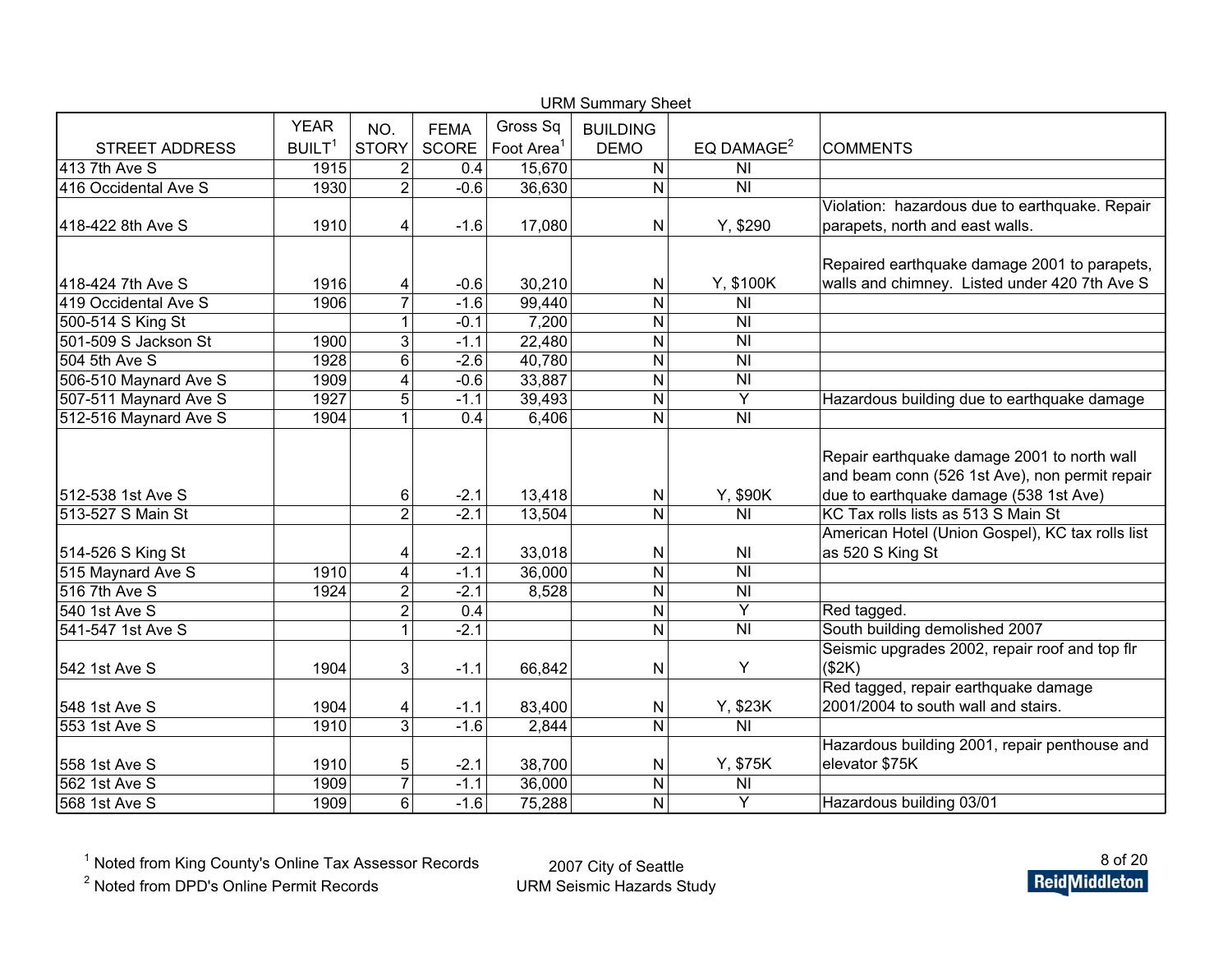|                       |                    |                |              |                        | <b>URM Summary Sheet</b> |                                                         |                                                 |
|-----------------------|--------------------|----------------|--------------|------------------------|--------------------------|---------------------------------------------------------|-------------------------------------------------|
|                       | <b>YEAR</b>        | NO.            | <b>FEMA</b>  | Gross Sq               | <b>BUILDING</b>          |                                                         |                                                 |
| <b>STREET ADDRESS</b> | BUILT <sup>1</sup> | <b>STORY</b>   | <b>SCORE</b> | Foot Area <sup>1</sup> | <b>DEMO</b>              | EQ DAMAGE <sup>2</sup>                                  | <b>COMMENTS</b>                                 |
|                       |                    |                |              |                        |                          |                                                         | Red tagged, \$346 repair West and East walls,   |
| 590 1st Ave S         | 1903               | $\overline{2}$ | $-1.6$       | 46,160                 | N                        | Y, \$346                                                | AKA 589 Occidental Ave S                        |
|                       |                    |                |              |                        |                          |                                                         | Repair earthquake damage to north walls in      |
| 601-611 S Main St     | 1910               | 5              | $-1.6$       | 40,552                 | N                        | Y, \$166K                                               | 2001, 605 S Main listed in tax rolls            |
|                       |                    |                |              |                        |                          |                                                         | Repair earthquake damage to west wall,          |
|                       |                    |                |              |                        |                          |                                                         | chimney, and parapets in 2001 (617 S King),     |
| 615-625 S King St     | 1910               | 6              | $-1.6$       | 47,607                 | $\mathsf{N}$             | Y, \$50K                                                | listed under 621 S King in tax rolls            |
|                       |                    |                |              |                        |                          |                                                         | Listed under 618 and 620 S Jackson for DPD and  |
| 616-628 S Jackson St  | 1910               | 4              | $-0.6$       | 27,494                 | N                        | N <sub>l</sub>                                          | under 614 S Jackson St for tax rolls.           |
|                       |                    |                |              |                        |                          |                                                         | Both tax and DPD have it under 621 S Jackson    |
| 617-625 S Jackson St  | 1915               | 6              | $-2.6$       | 81,900                 | N                        | N <sub>l</sub>                                          | <b>St</b>                                       |
| 650-660 S King St     | 1920               | 4              | $-0.6$       | 46,560                 | $\mathsf{N}$             | $\overline{\overline{\mathsf{N}}\overline{\mathsf{N}}}$ | Tax rolls list under 420 Maynard Ave S.         |
| 650-660 S Jackson St  | 1917               | $\overline{2}$ | $-1.1$       | 24,550                 | $\mathsf{N}$             | $\overline{\overline{\mathsf{N}}\overline{\mathsf{N}}}$ |                                                 |
| 651-653 S King St     |                    | 4              | $-0.6$       |                        | N                        | N <sub>l</sub>                                          |                                                 |
| 651-661 S Jackson St  |                    | 3              | $-0.6$       |                        | N                        | N <sub>l</sub>                                          | DPD listed under 659 S Jackson                  |
|                       |                    |                |              |                        |                          |                                                         | '92 seismic upgrade, part \$1.1M, '02 sprinkler |
| 657 S King St         | 1909               | 4              |              | 34,920                 | $\mathsf{N}$             | N <sub>l</sub>                                          | work                                            |
| 664-672 S Weller St   | 1908               | $\overline{3}$ | $-1.6$       | 28,800                 | N                        | Y                                                       | Red tagged, Tax rolls list as 670 S Weller St   |
| 664-676 S Jackson St  | 1917               | 3              | $-2.1$       | 14,652                 | $\mathsf{N}$             | N <sub>l</sub>                                          |                                                 |
| 664-676 S King St     | 1911               | $\overline{5}$ | $-1.6$       | 81,150                 | N                        | N <sub>l</sub>                                          |                                                 |
|                       |                    |                |              |                        |                          |                                                         | Repair earthquake damages to parapets and       |
| 665-679 S King St     | 1909               | 3              | $-2.1$       | 57,600                 | N                        | Y, \$16K                                                | chimneys in 2002, yellow tagged                 |
| 667-677 S Jackson St  | 1915               | $\overline{2}$ | 0.4          | 11,920                 | N                        | N <sub>l</sub>                                          | DPD lists it under 677 S Jackson                |
| 700-720 S Jackson St  | 1916               | $\mathbf{1}$   | $-2.6$       | 12,900                 | N                        | N <sub>l</sub>                                          | Both DPD and tax rolls list as 710 S Jackson    |
| 701-711 S King St     |                    | $\overline{4}$ | $-2.1$       |                        | N                        | $\overline{\overline{\mathsf{N}}}$                      | DPD listed under 703 S King                     |
|                       |                    |                |              |                        |                          |                                                         | DPD lists under 719 S King Street, KC Parcel    |
| 715-725 S King St     | 1910               | 4              | $-1.1$       | 72,820                 | N                        | N <sub>l</sub>                                          | lists as 723 S King St.                         |
| 801 1st Ave S         | 1900               | $\mathbf{1}$   | $\mathbf 0$  | 48,915                 | $\mathsf{N}$             | N <sub>l</sub>                                          | LU permit to allow for new 5 story building     |
| 820 1st Ave S         | 1920               | $\overline{2}$ | $-1.1$       | 20,150                 | N                        | $\overline{\overline{N}}$                               |                                                 |
| 900 1st Ave S         | 1904               | 4              | $-2.6$       | 58,970                 | ${\sf N}$                | $\overline{\overline{N}}$                               |                                                 |
| 902 1st Ave S         | 1927               | $\mathbf{1}$   | $-0.6$       | 6,818                  | N                        | $\overline{\overline{\mathsf{N}}}$                      |                                                 |
|                       |                    |                |              |                        |                          |                                                         |                                                 |
|                       |                    |                |              |                        |                          | Y, \$175K façade,                                       |                                                 |
|                       |                    |                |              |                        |                          | \$600K walls & floors,                                  | Red tagged; '95 seismic upgrade @ parapet-      |
| 1000 1st Ave S        | 1910               | 6B             | $-2.1$       | 75,600                 | N                        | \$10K parapet                                           | \$2.8K, canned \$275K to bldg                   |

<sup>2</sup> Noted from DPD's Online Permit Records

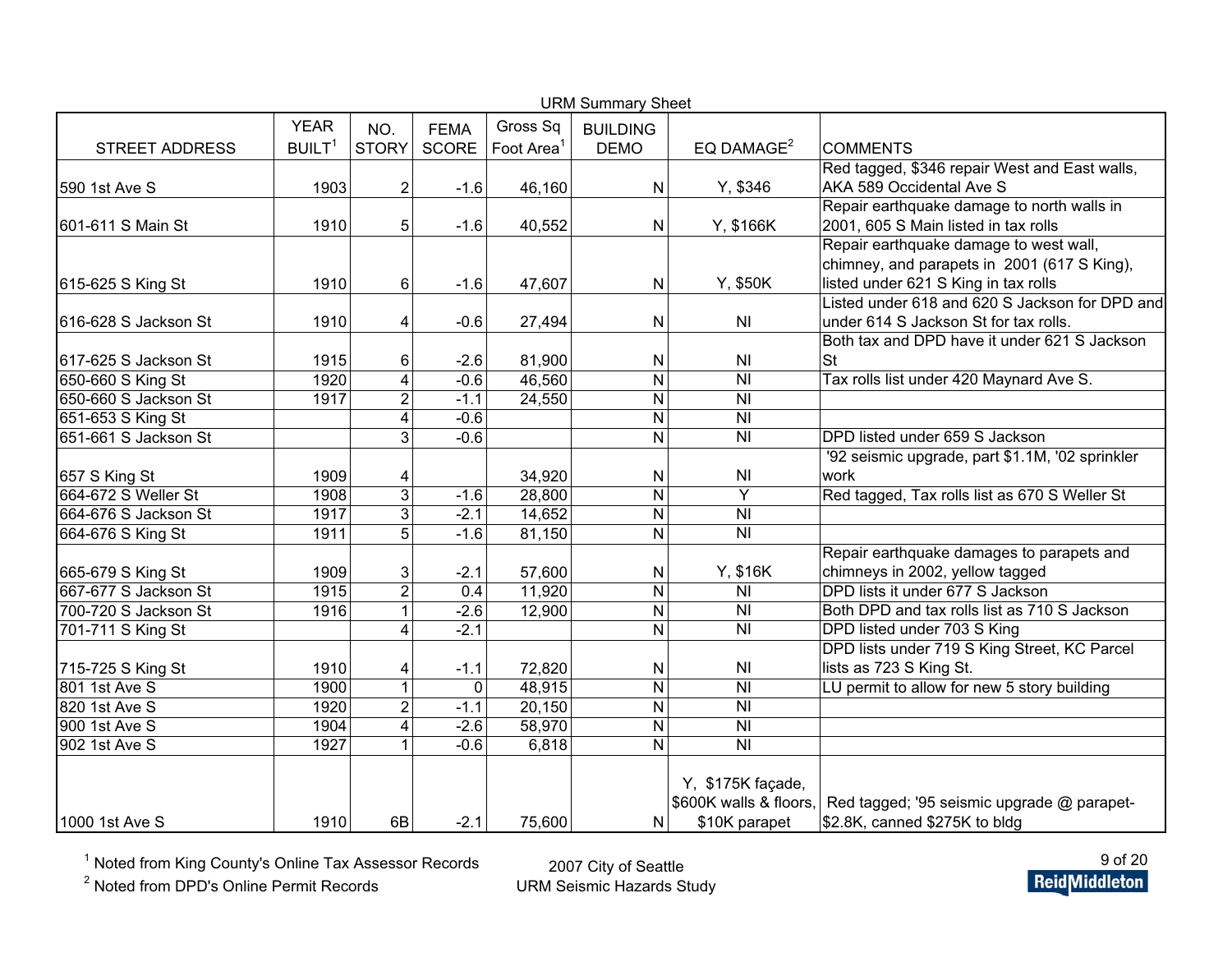| <b>URM Summary Sheet</b>   |                    |                         |              |                        |                 |                                                         |                                                  |  |  |  |  |
|----------------------------|--------------------|-------------------------|--------------|------------------------|-----------------|---------------------------------------------------------|--------------------------------------------------|--|--|--|--|
|                            | <b>YEAR</b>        | NO.                     | <b>FEMA</b>  | Gross Sq               | <b>BUILDING</b> |                                                         |                                                  |  |  |  |  |
| <b>STREET ADDRESS</b>      | BUILT <sup>1</sup> | <b>STORY</b>            | <b>SCORE</b> | Foot Area <sup>1</sup> | <b>DEMO</b>     | EQ DAMAGE <sup>2</sup>                                  | <b>COMMENTS</b>                                  |  |  |  |  |
| 1008 1st Ave S             |                    | 1                       | 0.4          |                        | N               | Y                                                       | Red tagged                                       |  |  |  |  |
|                            |                    |                         |              |                        |                 |                                                         | Repair East and West wall. Listed under 1016 1st |  |  |  |  |
| 1014-1018 1st Ave S        | 1907               | 4                       | $-2.1$       | 51,250                 | N               | Y, \$100K                                               | Ave; March, 2001 - hazardous bldg                |  |  |  |  |
| 1020-1022 1st Ave S        | 1909               | 4                       | $-2.6$       | 44,775                 | $\mathsf{N}$    | Y                                                       | March, 2001 - hazardous bldg                     |  |  |  |  |
|                            |                    |                         |              |                        |                 |                                                         |                                                  |  |  |  |  |
| <b>SODO DISTRICT AREA:</b> |                    |                         |              |                        |                 |                                                         |                                                  |  |  |  |  |
|                            |                    |                         |              |                        |                 |                                                         | Some part of building demoed look at DPD         |  |  |  |  |
| 1201 1st Ave S             | 1914               | $\overline{c}$          | 0.4          | 64,500                 |                 | N <sub>l</sub>                                          | Permit                                           |  |  |  |  |
| 85 S Atlantic St           | 1937               | $\overline{2}$          | $-1.1$       | 24,400                 | ${\sf N}$       | N <sub>l</sub>                                          |                                                  |  |  |  |  |
| 55-65 S Atlantic St        | 1904               | $\overline{\mathbf{4}}$ | $-1.1$       | 130,600                | $\mathsf{N}$    | N <sub>l</sub>                                          | Same building as 65 S. Atlantic                  |  |  |  |  |
|                            |                    |                         |              |                        |                 |                                                         | Emergency earthquake repair to 3rd story         |  |  |  |  |
| 1701 1st Ave S             | 1910               | 3                       | $-0.1$       | 27,690                 | $\mathsf{N}$    | Y, \$10                                                 | exterior wall                                    |  |  |  |  |
| 1743 1st Ave S             | 1927               | $\overline{1}$          | 0.4          | 22,500                 | $\mathsf{N}$    | N <sub>l</sub>                                          |                                                  |  |  |  |  |
| 85 S Lander St             | 1926               | 1                       | $-0.1$       | 8,800                  | $\mathsf{N}$    | N <sub>l</sub>                                          |                                                  |  |  |  |  |
| 2450-2452 1st Ave S        | 1937               | 1                       | $-0.1$       | 7,200                  | $\mathsf{N}$    | $\overline{\overline{\mathsf{N}}\overline{\mathsf{N}}}$ |                                                  |  |  |  |  |
|                            |                    |                         |              |                        |                 |                                                         | Repair earthquake damaged walls, roof &          |  |  |  |  |
|                            |                    |                         |              |                        |                 |                                                         | foundation including seismic upgrades on         |  |  |  |  |
| 2424 1st Ave S             | 1918               | 1                       | $-0.1$       | 17,000                 | $\mathsf{N}$    | Y, part of \$350K                                       | <b>Avernus Productions Building</b>              |  |  |  |  |
|                            |                    |                         |              |                        |                 |                                                         | Seismic upgrade & repair the existing one story  |  |  |  |  |
| 2244 1st Ave S             | 1918               | 1                       | $-1.1$       | 19,200                 | $\mathsf{N}$    | Y, part of \$64K                                        | commercial building 2001                         |  |  |  |  |
|                            |                    |                         |              |                        |                 |                                                         | Repair masonry at North wall of office building  |  |  |  |  |
| 2200 1st Ave S             | 1900               | 4                       | $-0.6$       | 129,000                | N               | Y, 50K                                                  | damaged by earthquake                            |  |  |  |  |
| 1954-1956 1st Ave S        | 1930               | 1                       | $-1.1$       | 4,000                  | $\mathsf{N}$    | N <sub>l</sub>                                          | Look at DPD site for 1956 1st Ave S              |  |  |  |  |
|                            |                    |                         |              |                        |                 |                                                         | Red tagged, per Seattle PI article (3/2001).     |  |  |  |  |
| 1918 1st Ave S             | 1921               | $\overline{2}$          |              |                        | Υ               | Υ                                                       | Demolished 2001                                  |  |  |  |  |
|                            |                    |                         |              |                        |                 |                                                         | Red tagged, per Seattle PI article (3/2001).     |  |  |  |  |
| 1920 1st Ave S             | 1917               | $\overline{2}$          |              |                        | Υ               | Υ                                                       | Demolished 2005                                  |  |  |  |  |
| 1962 1st Ave S             | 1918               | $\overline{2}$          |              |                        | Y               | $\overline{Y}$                                          | Red tagged and demolished in 2002                |  |  |  |  |
|                            |                    |                         |              |                        |                 |                                                         | Red tagged. Repair earthquake damaged West       |  |  |  |  |
| 1700 1st Ave S             | 1935               | $\overline{c}$          | $-1.1$       | 20,747                 | ${\sf N}$       | Y, \$50K                                                | wall on commercial building                      |  |  |  |  |
| 1534 1st Ave S             | 1928               | $\overline{2}$          | $-0.1$       | 40,800                 | ${\sf N}$       | N <sub>l</sub>                                          |                                                  |  |  |  |  |
| 1530 1st Ave S             | 1937               | $\mathbf{1}$            | $-0.6$       | 22,900                 | ${\sf N}$       | N <sub>l</sub>                                          |                                                  |  |  |  |  |
| 1518 1st Ave S             | 1907               | 6                       | $-1.1$       | 62,300                 | ${\sf N}$       | N <sub>l</sub>                                          |                                                  |  |  |  |  |
| 1955 1st Ave S             | 1922               | $\overline{2}$          |              |                        | Y               | Y                                                       | Red tagged                                       |  |  |  |  |

<sup>2</sup> Noted from DPD's Online Permit Records

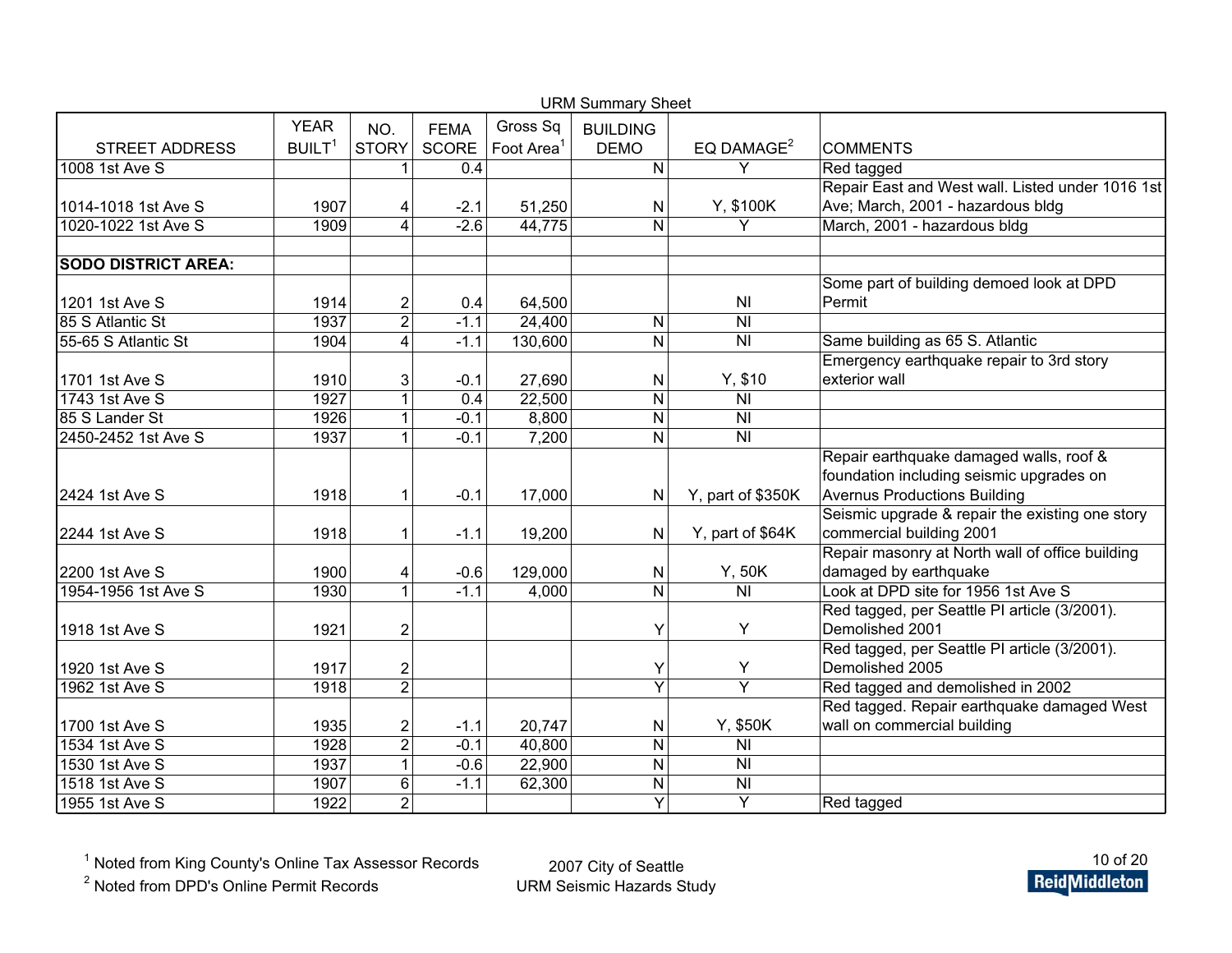| <b>URM Summary Sheet</b>                       |                   |                         |              |                        |                 |                           |                                                    |  |  |  |  |
|------------------------------------------------|-------------------|-------------------------|--------------|------------------------|-----------------|---------------------------|----------------------------------------------------|--|--|--|--|
|                                                | <b>YEAR</b>       | NO.                     | <b>FEMA</b>  | Gross Sq               | <b>BUILDING</b> |                           |                                                    |  |  |  |  |
| <b>STREET ADDRESS</b>                          | BULT <sup>1</sup> | <b>STORY</b>            | <b>SCORE</b> | Foot Area <sup>1</sup> | <b>DEMO</b>     | EQ DAMAGE <sup>2</sup>    | <b>COMMENTS</b>                                    |  |  |  |  |
|                                                |                   |                         |              |                        |                 |                           | Red tagged and considered hazardous (by DPD        |  |  |  |  |
| 3207 1st Ave S                                 | 1917              | 1                       |              | 3,552                  | N               | Y, \$25K                  | database); repair west and south walls.            |  |  |  |  |
|                                                |                   |                         |              |                        |                 |                           |                                                    |  |  |  |  |
| DOWNTOWN (from the 2007 Reid Middleton Study): |                   |                         |              |                        |                 |                           |                                                    |  |  |  |  |
| 1018-1022 1st Ave                              | 1909              |                         |              |                        | Ν               | N <sub>l</sub>            | AKA 107 Spring St, with wall anchors.              |  |  |  |  |
| 1000 1st Ave                                   | 1900              | 5                       |              |                        | $\overline{Y}$  |                           | Demo permit issued in 2000                         |  |  |  |  |
|                                                |                   |                         |              |                        |                 |                           | Tax roll list under 801 1st Ave. 1984 struct work, |  |  |  |  |
|                                                |                   |                         |              |                        |                 | Y, \$2K damage to         | '91 install wall anchors (\$32K), '04 repair beams |  |  |  |  |
| 811 1st Ave                                    | 1900              | 6                       | $-1.1$       | 205,500                | Ν               | chimney                   | and columns (\$100K)                               |  |  |  |  |
| 700-704 1st Ave                                | 1903              | $\overline{3}$          | $-0.6$       | 28,600                 | N               | N <sub>l</sub>            | Tax rolls list as 110 Cherry.                      |  |  |  |  |
| 600-608 1st Ave                                | 1889              | 6                       | $-0.6$       | 89,000                 | N               | N <sub>l</sub>            |                                                    |  |  |  |  |
| 612-614 1st Ave                                | 1902              | $\overline{3}$          | $-0.6$       | 25,400                 | N               | N <sub>l</sub>            |                                                    |  |  |  |  |
| <b>616 1st Ave</b>                             | 1889              | $\overline{7}$          | 0.4          | 28,000                 | N               | $\overline{N}$            |                                                    |  |  |  |  |
| 620 1st Ave                                    | 1906              | 10                      | $-0.8$       | 65,500                 | N               | N <sub>l</sub>            | Tax rolls list as 107 Cherry St                    |  |  |  |  |
|                                                |                   |                         |              |                        |                 |                           | Hazardous bldg (3/14/01, fixed by 4/01), 1998      |  |  |  |  |
| 109-109.5 Yesler Way                           | 1890              | 3                       | 0.4          | 7,500                  | N               | Y                         | \$430K in seismic upgrades-completed 2003          |  |  |  |  |
| 111 Yesler Way                                 | 1890              | $\overline{3}$          | $-0.1$       | 5,100                  | N               | $\overline{\overline{N}}$ |                                                    |  |  |  |  |
| 115-117 Yesler Way                             | 1890              | $\overline{3}$          | $-0.1$       | 15,000                 | N               | $\overline{N}$            | DPD lists under 117 Yesler Way                     |  |  |  |  |
|                                                |                   |                         |              |                        |                 |                           | Repairs to chimney, joist-wall connections,        |  |  |  |  |
|                                                |                   |                         |              |                        |                 |                           | North+South+East+West walls; 4 permits taken       |  |  |  |  |
| 811 5th Ave                                    | 1902              | 5                       | $-1.1$       | 41,500                 | N               | Y, \$400K                 | out. Tax rolls list as 801 5th Ave.                |  |  |  |  |
|                                                |                   |                         |              |                        |                 |                           |                                                    |  |  |  |  |
| 809 Western Ave                                | 1906              | 3                       | $-1.1$       | 32,000                 | N               | Y, \$200K                 | Red tagged, listed as 815 Western on tax rolls.    |  |  |  |  |
| 619 Post Ave                                   | 1925              | $\mathbf{1}$            |              | 7,347                  | $\overline{Y}$  | Y                         | Building was damaged and demoed                    |  |  |  |  |
| 600 Western Ave                                | 1913              | 3                       | $-0.6$       | 19,014                 | N               | N <sub>l</sub>            | Tax rolls list as 611 Post Ave                     |  |  |  |  |
| 903-917 Western Ave                            | 1910              | $\overline{5}$          | $-0.6$       | 192,960                | N               | <b>NI</b>                 | Tax rolls list as 911 Western Ave                  |  |  |  |  |
| 1008 Western Ave                               | 1905              | $\overline{6}$          | $-0.6$       | 167,000                | N               | <b>NI</b>                 | Tax rolls list as 1008 Western Ave                 |  |  |  |  |
| 1201-1205 Western Ave                          | 1910              | $\overline{5}$          | $-0.6$       | 122,000                | N               | <b>NI</b>                 | Tax rolls list as 1201 Western Ave                 |  |  |  |  |
| 1319 Western Ave                               | 1918              | 1                       | $-0.6$       | 3,860                  | N               | <b>NI</b>                 |                                                    |  |  |  |  |
| 1400 Western Ave                               | 1915              | $\overline{\mathbf{4}}$ | $-0.6$       | 31,800                 | N               | <b>NI</b>                 |                                                    |  |  |  |  |
| 1415 Western Ave                               | 1909              | 6                       | $-0.6$       | 51,200                 | N               | <b>NI</b>                 | Tax rolls list as 1414 Alaskan Way                 |  |  |  |  |
| 1507 Western Ave                               | 1910              | 6                       | $-1.1$       | 4,450                  | N               | <b>NI</b>                 |                                                    |  |  |  |  |
| 2114 Western Ave                               | 1902              | $\overline{\mathbf{c}}$ | $-0.1$       | 14,400                 | N               | <b>NI</b>                 |                                                    |  |  |  |  |
| 2200 Western Ave                               | 1909              | $\overline{5}$          | $-0.1$       | 48,600                 | N               | N <sub>l</sub>            |                                                    |  |  |  |  |

<sup>2</sup> Noted from DPD's Online Permit Records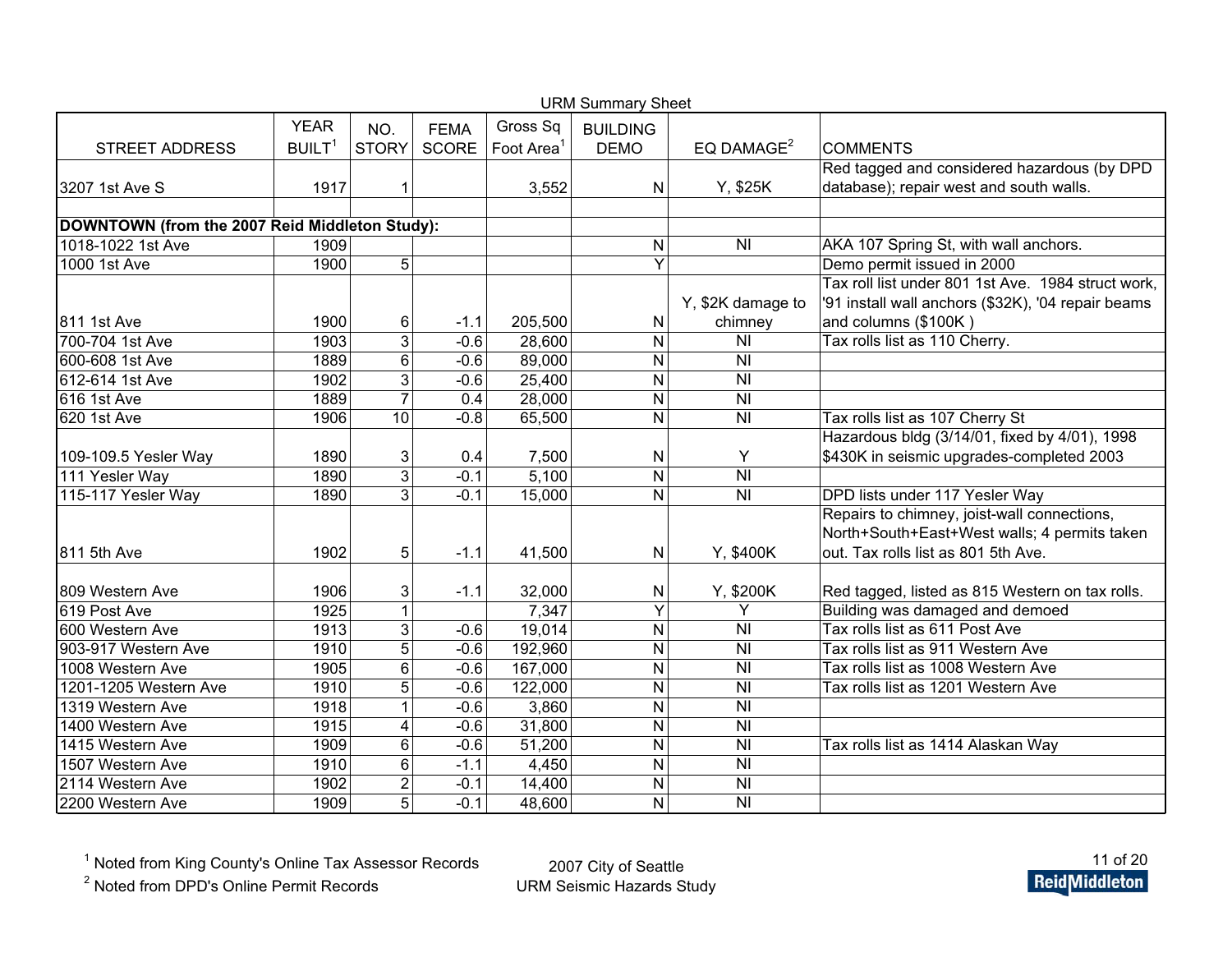|                                                       |                    |                |                  |           | <b>URM Summary Sheet</b> |                                              |                                                 |
|-------------------------------------------------------|--------------------|----------------|------------------|-----------|--------------------------|----------------------------------------------|-------------------------------------------------|
|                                                       | <b>YEAR</b>        | NO.            | <b>FEMA</b>      | Gross Sq  | <b>BUILDING</b>          |                                              |                                                 |
| <b>STREET ADDRESS</b>                                 | BUILT <sup>1</sup> | <b>STORY</b>   | SCORE            | Foot Area | <b>DEMO</b>              | EQ DAMAGE <sup>2</sup>                       | <b>COMMENTS</b>                                 |
|                                                       |                    |                |                  |           |                          |                                              | Red tagged. Parapet damaged. Listed under King  |
| 1933 5th Ave                                          | 1923               | 3              |                  | 22,381    | ${\sf N}$                | Y, \$17.8K                                   | County tax rolls as 1927 5th Ave                |
| 911 Pine St                                           | 1928               | $\overline{8}$ | $-2.8$           | 102,761   | $\mathsf{N}$             | N <sub>l</sub>                               | AKA 901-911 Pine St, Paramount Theatre          |
|                                                       |                    |                |                  |           |                          |                                              |                                                 |
| COLUMBIA CITY (from the 2007 Reid Middleton Study):   |                    |                |                  |           |                          |                                              |                                                 |
| 3104 S Ferdinand St                                   | 1913               |                | $-1.6$           | 1,500     | $\mathsf{N}$             | N <sub>l</sub>                               |                                                 |
| 4909 Rainier Ave S                                    | 1906               | $\overline{2}$ | $-0.6$           | 8,792     | $\mathsf{N}$             | N <sub>l</sub>                               |                                                 |
| 3808 S Edmunds St                                     |                    | $\mathbf{1}$   | $-0.6$           |           | $\overline{N}$           | $\overline{\overline{N}}$                    |                                                 |
| 3815 S Edmunds St                                     |                    | $\overline{c}$ | $\overline{0.4}$ |           | $\mathsf{N}$             | $\overline{\overline{N}}$                    |                                                 |
| 4906 - 4908 Rainier Ave S                             | 1908               | $\overline{2}$ | $-0.6$           | 5,320     | $\mathsf{N}$             | N <sub>l</sub>                               |                                                 |
| 3804 S Hudson St                                      | 1920               | $\mathbf{1}$   | 0.4              | 3,610     | $\mathsf{N}$             | $\overline{N}$                               |                                                 |
| 3515 S Alaska St                                      | 1921               | $\overline{2}$ | $\overline{0.4}$ | 8,836     | ${\sf N}$                | N <sub>l</sub>                               |                                                 |
| 5620 Rainier Ave S                                    | 1911               | $\mathbf 1$    |                  | 4,470     | $\overline{N}$           | $\overline{\overline{\mathsf{N}}\mathsf{I}}$ |                                                 |
| 4212 S Mead St                                        |                    | $\overline{2}$ | $-1.6$           |           | $\overline{N}$           | N <sub>l</sub>                               |                                                 |
| 4213 S Orcas St                                       | 1912               | 2B             | $-0.6$           | 20,720    | ${\sf N}$                | N <sub>l</sub>                               | Voluntary \$350K upgrade in '02 &'05 (bldg 1&5) |
|                                                       |                    |                |                  |           |                          | Y, Minor damage to                           |                                                 |
| 4213 S Orcas St                                       | 1911               | 1              | $-0.1$           | 7,365     | $\mathsf{N}$             | parapet                                      | Voluntary \$200K upgrade in '02 (bldg 4)        |
| 4215 S Hudson St                                      | 1919               | 3              | $-2.1$           | 900       | ${\sf N}$                | $\overline{N}$                               |                                                 |
| 4721 Rainier Ave S                                    | 1914               | $\mathbf{1}$   | $-1.1$           | 12,420    | ${\sf N}$                | N <sub>l</sub>                               |                                                 |
| 3711 S Hudson St                                      | 1920               | 1              | $-0.6$           | 14,000    | $\mathsf{N}$             | N <sub>l</sub>                               | KC tax rolls list under 5034 37th Ave S         |
| 5605-5607 Rainier Ave S                               | 1920               | $\overline{2}$ | $-1.1$           | 3,500     | $\mathsf{N}$             | N <sub>l</sub>                               |                                                 |
| 5701 Rainier Ave S                                    | 1924               | 1              | $-0.6$           | 7,040     | N                        | $\overline{\mathsf{N}}$                      |                                                 |
|                                                       |                    |                |                  |           |                          |                                              |                                                 |
| <b>BALLARD (from the 2001 Reid Middleton Survey):</b> |                    |                |                  |           |                          |                                              |                                                 |
| 3049 NW 54th St                                       |                    | 4              | $-0.6$           |           | $\mathsf{N}$             | N <sub>l</sub>                               |                                                 |
| 3037 NW 54th St                                       |                    | 3              | $-0.6$           |           | $\mathsf{N}$             | N <sub>l</sub>                               |                                                 |
| 3015 NW 54th St                                       |                    | $\overline{3}$ | $-0.6$           |           | $\mathsf{N}$             | $\overline{N}$                               |                                                 |
| 3005 NW 54th St                                       |                    |                | $-0.6$           |           | $\mathsf{N}$             | N <sub>l</sub>                               |                                                 |
| 3052-3060 NW Market St                                |                    | 4              | $-0.6$           |           | $\overline{N}$           | $\overline{\overline{N}}$                    |                                                 |
| 3051-3053 NW 56th St                                  |                    | 4              | $-0.6$           |           | $\mathsf{N}$             | N <sub>l</sub>                               |                                                 |
| 3045-3047 NW 56th St                                  |                    | 4              | $-0.6$           |           | $\overline{N}$           | $\overline{\overline{N}}$                    |                                                 |
| 2301-2313 Ballard Ave NW                              |                    | $\mathbf{1}$   | $-0.6$           |           | <b>NOT FOUND</b>         | $\overline{\overline{N}}$                    |                                                 |
| 5449 Ballard Ave NW                                   | 1920               | $\overline{c}$ | $-0.6$           | 4,875     | N                        |                                              | <b>Existing ceiling</b>                         |
| 5433-5435 Ballard Ave NW                              | 1900               | $\mathbf{1}$   | $-0.6$           | 3,767     | ${\sf N}$                | $\overline{\overline{N}}$                    |                                                 |

<sup>2</sup> Noted from DPD's Online Permit Records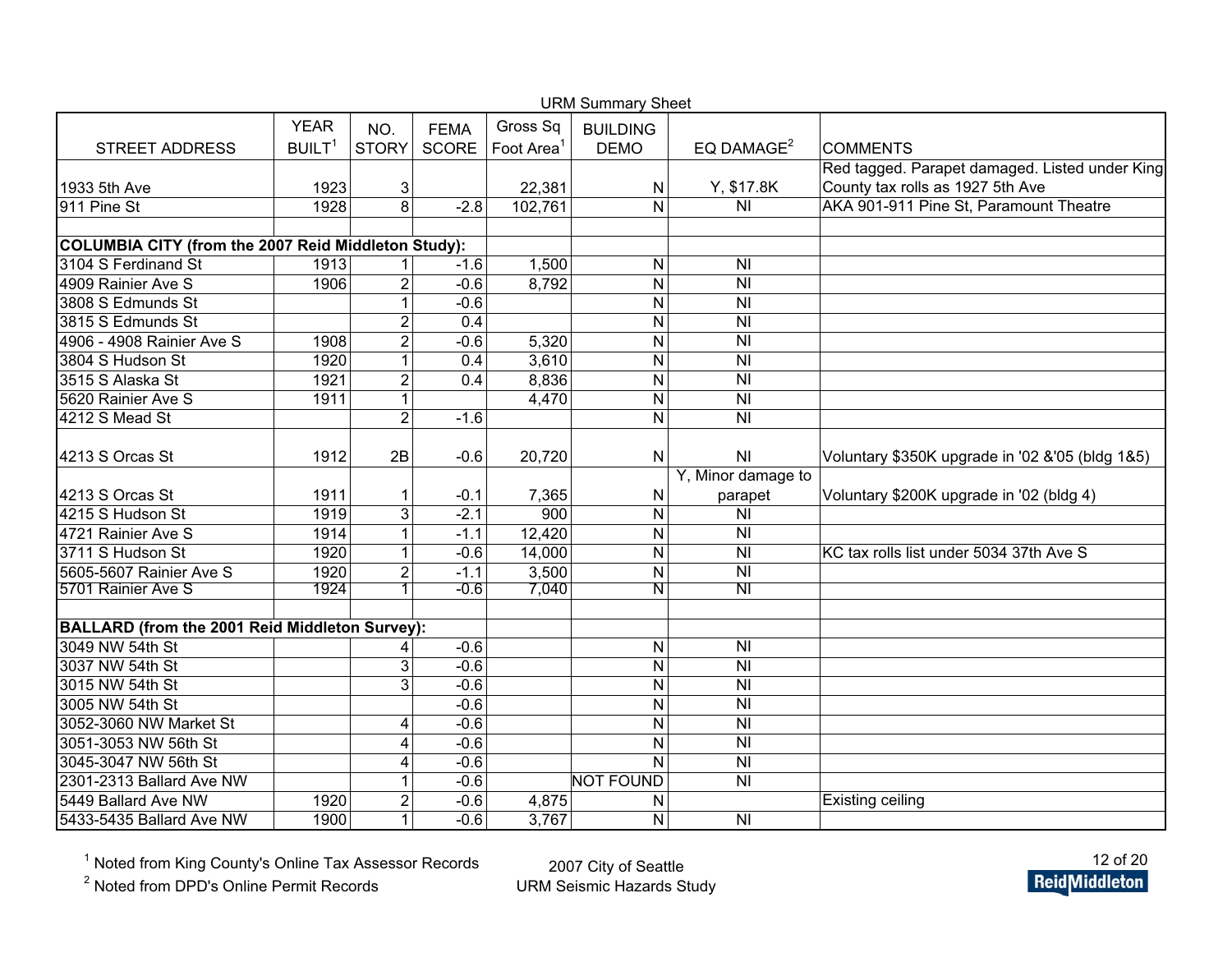| <b>URM Summary Sheet</b> |                    |                |             |                        |                 |                                    |                                                 |  |  |  |
|--------------------------|--------------------|----------------|-------------|------------------------|-----------------|------------------------------------|-------------------------------------------------|--|--|--|
|                          | <b>YEAR</b>        | NO.            | <b>FEMA</b> | Gross Sq               | <b>BUILDING</b> |                                    |                                                 |  |  |  |
| <b>STREET ADDRESS</b>    | BUILT <sup>1</sup> | <b>STORY</b>   | SCORE       | Foot Area <sup>1</sup> | <b>DEMO</b>     | EQ DAMAGE <sup>2</sup>             | <b>COMMENTS</b>                                 |  |  |  |
| 5429-5431 Ballard Ave NW | 1900               | 1              | $-0.6$      | 4,586                  | N               | N <sub>l</sub>                     |                                                 |  |  |  |
| 5419 Ballard Ave NW      | 1913               | $\mathbf{1}$   | $-0.6$      | 4,000                  | N               | N <sub>l</sub>                     |                                                 |  |  |  |
| 5401-5407 Ballard Ave NW | 1901               | $\overline{2}$ | $-0.6$      | 17,138                 | N               | N <sub>l</sub>                     |                                                 |  |  |  |
| 2213-2221 NW Market St   | 1903               | $\overline{2}$ | $-2.1$      | 12,700                 | $\mathsf{N}$    | N <sub>l</sub>                     |                                                 |  |  |  |
| 5413-5417 22nd Ave NW    | 1928               | $\mathbf{1}$   | $-1.6$      | 9,000                  | ${\sf N}$       | N <sub>l</sub>                     |                                                 |  |  |  |
| 5424 Ballard Ave NW      | 1906               | $\overline{2}$ | $-0.6$      | 13,160                 | $\mathsf{N}$    | N <sub>l</sub>                     |                                                 |  |  |  |
|                          |                    |                |             |                        |                 |                                    | Demo in 2003, haz bldg from 2000 fire, age from |  |  |  |
| 5402 22nd Ave NW         | 1901               | $\overline{2}$ | $-2.1$      |                        | Y               | NI                                 | Historylink.org                                 |  |  |  |
| 5354 Ballard Ave NW      | 1900               | $\mathbf{1}$   | $-0.6$      | 7,500                  | $\mathsf{N}$    | N <sub>l</sub>                     |                                                 |  |  |  |
| 5348-5350 Ballard Ave NW | 1900               | $\overline{2}$ | $-0.6$      | 9,500                  | $\mathsf{N}$    | N <sub>l</sub>                     |                                                 |  |  |  |
| 5342-5344 Ballard Ave NW | 1928               | $\mathbf{1}$   | $-0.6$      | 5,000                  | $\mathsf{N}$    | N <sub>l</sub>                     |                                                 |  |  |  |
| 5336-5340 Ballard Ave NW | 1927               | $\mathbf{1}$   | $-1.1$      | 2,820                  | $\mathsf{N}$    | N <sub>l</sub>                     |                                                 |  |  |  |
| 5334 Ballard Ave NW      | 1909               | $\mathbf{1}$   | $-1.1$      | 1,250                  | ${\sf N}$       | N <sub>l</sub>                     |                                                 |  |  |  |
| 5330 Ballard Ave NW      | 1927               | $\mathbf{1}$   | $-0.6$      | 3,490                  | ${\sf N}$       | N <sub>l</sub>                     |                                                 |  |  |  |
| 5306-5310 Ballard Ave NW | 1900               | $\overline{2}$ | $-1.1$      | 8,827                  | ${\sf N}$       | N <sub>l</sub>                     |                                                 |  |  |  |
| 5300 Ballard Ave NW      | 1902               | $\overline{2}$ | $-0.6$      | 4,500                  | N               | N <sub>l</sub>                     |                                                 |  |  |  |
| 5405 Leary Ave NW        | 1904               | $\overline{2}$ | $-0.6$      | 8,110                  | N               | N <sub>l</sub>                     |                                                 |  |  |  |
| 5425-5429 Russell Ave NW | 1910               | 3              | $-2.1$      | 13,200                 | N               | N <sub>l</sub>                     |                                                 |  |  |  |
| 1901-1903 NW Market St   |                    | 4              | $-2.1$      | 27,080                 | N               | N <sub>l</sub>                     | Tax rolls list as 1903 NW Market St.            |  |  |  |
| 1701-1703 NW Market St   | 1926               | $\overline{2}$ | $-0.6$      | 7,850                  | N               | N <sub>l</sub>                     |                                                 |  |  |  |
| 5218-5228 20th Ave NW    | 1902               | $\overline{3}$ | $-1.6$      | 10,416                 | N               | N <sub>l</sub>                     | Tax rolls list as 5218 20th Ave NW              |  |  |  |
| 5216 Ballard Ave NW      | 1921               | $\mathbf{1}$   | $-0.6$      | 5,000                  | N               | $\overline{\overline{\mathsf{N}}}$ |                                                 |  |  |  |
| 5200-5208 Ballard Ave NW | 1900               | $\overline{2}$ | $-2.1$      | 11,560                 | N               | N <sub>l</sub>                     |                                                 |  |  |  |
| 5000-5006 20th Ave NW    | 1900               | $\overline{2}$ | $-0.6$      | 5,390                  | N               | N <sub>l</sub>                     | Tax rolls list as 5006 20th Ave NW              |  |  |  |
| 5144 Ballard Ave NW      | 1911               | $\overline{2}$ | $-0.6$      | 4,200                  | N               | N <sub>l</sub>                     |                                                 |  |  |  |
| 5140 Ballard Ave NW      | 1902               | $\overline{2}$ | $-0.6$      | 4,950                  | N               | N <sub>l</sub>                     |                                                 |  |  |  |
| 5130-5136 Ballard Ave NW | 1900               | $\mathbf{1}$   | $-0.6$      | 5,890                  | N               | $\overline{\overline{\mathsf{N}}}$ |                                                 |  |  |  |
| 5100-5104 Ballard Ave NW | 1905               | $\overline{2}$ | $-0.6$      | 7,400                  | N               | N <sub>l</sub>                     |                                                 |  |  |  |
| 5101 Ballard Ave NW      | 1905               | $\overline{2}$ | $-0.6$      | 3,950                  | N               | N <sub>l</sub>                     |                                                 |  |  |  |
| 5109 Ballard Ave NW      | 1900               | $\overline{2}$ | $-0.6$      | 4,800                  | N               | N <sub>l</sub>                     |                                                 |  |  |  |
| 5135 Ballard Ave NW      | 1900               | $\overline{2}$ | $-1.6$      | 2,500                  | N               | N <sub>l</sub>                     |                                                 |  |  |  |
| 5201 Ballard Ave NW      | 1915               | $\overline{2}$ | $-1.6$      | 10,540                 | N               | N <sub>l</sub>                     |                                                 |  |  |  |
| 5205 Ballard Ave NW      | 1915               | $\mathbf 1$    | $-0.6$      | 2,340                  | N               | N <sub>l</sub>                     |                                                 |  |  |  |
| 5215 Ballard Ave NW      | 1902               | $\overline{2}$ | $-0.6$      | 10,500                 | N               | N <sub>l</sub>                     |                                                 |  |  |  |

<sup>2</sup> Noted from DPD's Online Permit Records

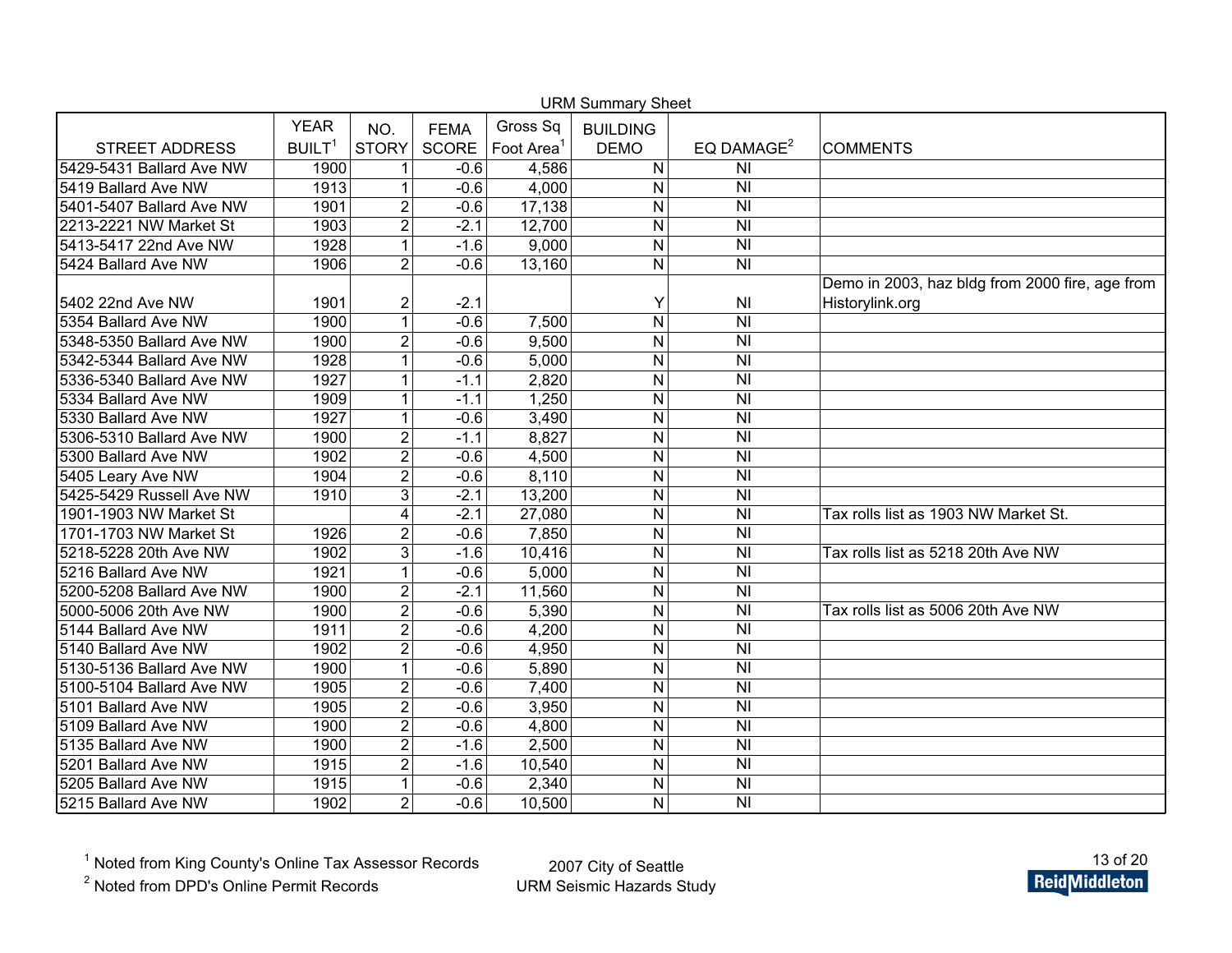| <b>URM Summary Sheet</b>                                  |                    |                  |             |                        |                 |                                    |                                                       |  |  |  |  |
|-----------------------------------------------------------|--------------------|------------------|-------------|------------------------|-----------------|------------------------------------|-------------------------------------------------------|--|--|--|--|
|                                                           | <b>YEAR</b>        | NO.              | <b>FEMA</b> | Gross Sq               | <b>BUILDING</b> |                                    |                                                       |  |  |  |  |
| <b>STREET ADDRESS</b>                                     | BUILT <sup>1</sup> | <b>STORY</b>     | SCORE       | Foot Area <sup>1</sup> | <b>DEMO</b>     | EQ DAMAGE <sup>2</sup>             | <b>COMMENTS</b>                                       |  |  |  |  |
|                                                           |                    |                  |             |                        |                 |                                    | Substantial seismic retrofit to existing 2-story bldg |  |  |  |  |
| 5229 Ballard Ave NW                                       | 1900               | $\overline{2}$   | $-0.6$      | 9,000                  | $\mathsf{N}$    | N <sub>1</sub>                     | (06, \$52K)                                           |  |  |  |  |
| 5233 Ballard Ave NW                                       | 1900               | 1                | $-0.6$      | 1,800                  | $\mathsf{N}$    | N <sub>l</sub>                     |                                                       |  |  |  |  |
| 5307 Ballard Ave NW                                       | 1927               | 1                | $-0.6$      | 4,540                  | $\mathsf{N}$    | N <sub>l</sub>                     |                                                       |  |  |  |  |
| 5319 Ballard Ave NW                                       | 1927               | 1                | $-0.6$      | 3,250                  | $\mathsf{N}$    | N <sub>l</sub>                     |                                                       |  |  |  |  |
| 5315-5317 Ballard Ave NW                                  | 1900               | 1                | $-0.6$      | 3,000                  | $\mathsf{N}$    | N <sub>l</sub>                     | Tax rolls list under 5311 Ballard Ave NW              |  |  |  |  |
| 5323 Ballard Ave NW                                       | 1906               | $\overline{2}$   | $-0.6$      | 12,540                 | ${\sf N}$       | N <sub>l</sub>                     |                                                       |  |  |  |  |
| 5325-5329 Ballard Ave NW                                  | 1901               | $\overline{3}$   | $-0.6$      |                        | $\mathsf{N}$    | N <sub>l</sub>                     |                                                       |  |  |  |  |
| 5333 Ballard Ave NW                                       | 1909               | $\overline{2}$   | $-0.6$      | 3,120                  | $\mathsf{N}$    | N <sub>l</sub>                     |                                                       |  |  |  |  |
| 5337-5339 Ballard Ave NW                                  | 1900               | $\mathbf{1}$     | $-0.6$      | 1,872                  | ${\sf N}$       | N <sub>l</sub>                     |                                                       |  |  |  |  |
| 5345-5349 Ballard Ave NW                                  | 1901               | $\overline{2}$   | $-0.6$      | 3,810                  | $\mathsf{N}$    | $\overline{\overline{\mathsf{N}}}$ |                                                       |  |  |  |  |
|                                                           |                    |                  |             |                        |                 |                                    |                                                       |  |  |  |  |
| CITY FACILITIES (from the 1995 EQE Study):                |                    |                  |             |                        |                 |                                    |                                                       |  |  |  |  |
| 722 18th Ave                                              | 1920               | $\overline{2}$   |             | 17,210                 | $\mathsf{N}$    | N <sub>1</sub>                     |                                                       |  |  |  |  |
| 8061 Densmore Ave N                                       | 1929               | $\overline{1}$   |             | 9,292                  | N               | N <sub>l</sub>                     |                                                       |  |  |  |  |
| 172 20th Ave                                              | 1920               | $\overline{3}$   |             | 22,344                 | $\mathsf{N}$    | N <sub>l</sub>                     |                                                       |  |  |  |  |
| 8201 10th Ave S                                           | 1920               | $\mathbf{1}$     |             | 5,848                  | $\mathsf{N}$    | N <sub>l</sub>                     |                                                       |  |  |  |  |
| 4200 Airport Way S                                        | 1922               | $\overline{2,3}$ |             |                        | Y               |                                    | Demo original Sunny Jim plant in 2002                 |  |  |  |  |
|                                                           |                    |                  |             |                        |                 |                                    |                                                       |  |  |  |  |
| <b>WEST SEATTLE (from the 2007 Reid Middleton Study):</b> |                    |                  |             |                        |                 |                                    |                                                       |  |  |  |  |
| 1321 Alki Ave SW                                          |                    | 1                | $-0.1$      |                        | Not found       | N <sub>l</sub>                     |                                                       |  |  |  |  |
| 2246-2262 Alki Ave SW                                     | 1926               | $\mathbf{1}$     | $-1.6$      |                        | N               | N <sub>l</sub>                     |                                                       |  |  |  |  |
| 2348 Alki Ave SW                                          | 1928               | 2B               | 0.4         |                        | $\mathsf{N}$    | N <sub>1</sub>                     |                                                       |  |  |  |  |
| 2352 Alki Ave SW                                          | 1901               | $\overline{2}$   | $-0.6$      |                        | $\mathsf{N}$    | N <sub>l</sub>                     |                                                       |  |  |  |  |
| 2456 Alki Ave SW                                          | 1928               | $\overline{3}$   | $-0.6$      |                        | N               | N <sub>l</sub>                     | Tax rolls list as 2452 Alki Ave SW                    |  |  |  |  |
| 2460-2464 Alki Ave SW                                     | 1923               | $\overline{2}$   | $-0.6$      |                        | $\mathsf{N}$    | N <sub>l</sub>                     |                                                       |  |  |  |  |
| 2530 Alki Ave SW                                          | 1930               | 1                | $-1.1$      |                        | $\mathsf{N}$    | N <sub>l</sub>                     |                                                       |  |  |  |  |
| 2650 Alki Ave SW                                          | 1911               | $\overline{2}$   | $-0.6$      |                        | $\mathsf{N}$    | N <sub>l</sub>                     | Tax rolls list as 2534 Alki Ave SW Bldg 1             |  |  |  |  |
|                                                           |                    |                  |             |                        |                 |                                    | Earthquake damaged repairs to single family           |  |  |  |  |
| 4102 36th Ave SW                                          | 1929               | $\overline{2}$   | $-0.6$      |                        | $\mathsf{N}$    | Y                                  | residence                                             |  |  |  |  |
| 4130 37th Ave SW                                          | 1923               | $\overline{2}$   | 0.4         |                        | ${\sf N}$       | $\overline{\overline{N}}$          |                                                       |  |  |  |  |
| 4400 42nd Ave SW                                          | 1926               | $\overline{2}$   | $-0.6$      |                        | Y               | N <sub>l</sub>                     | Rebuilt in 05                                         |  |  |  |  |
| 4156-4160 California Ave SW                               | 1928               | $\overline{2}$   | $-2.1$      |                        | ${\sf N}$       | N <sub>l</sub>                     |                                                       |  |  |  |  |
| 4400 California Ave SW                                    | 1910               | $\overline{2}$   | $-0.6$      |                        | N               | N <sub>l</sub>                     |                                                       |  |  |  |  |

<sup>2</sup> Noted from DPD's Online Permit Records

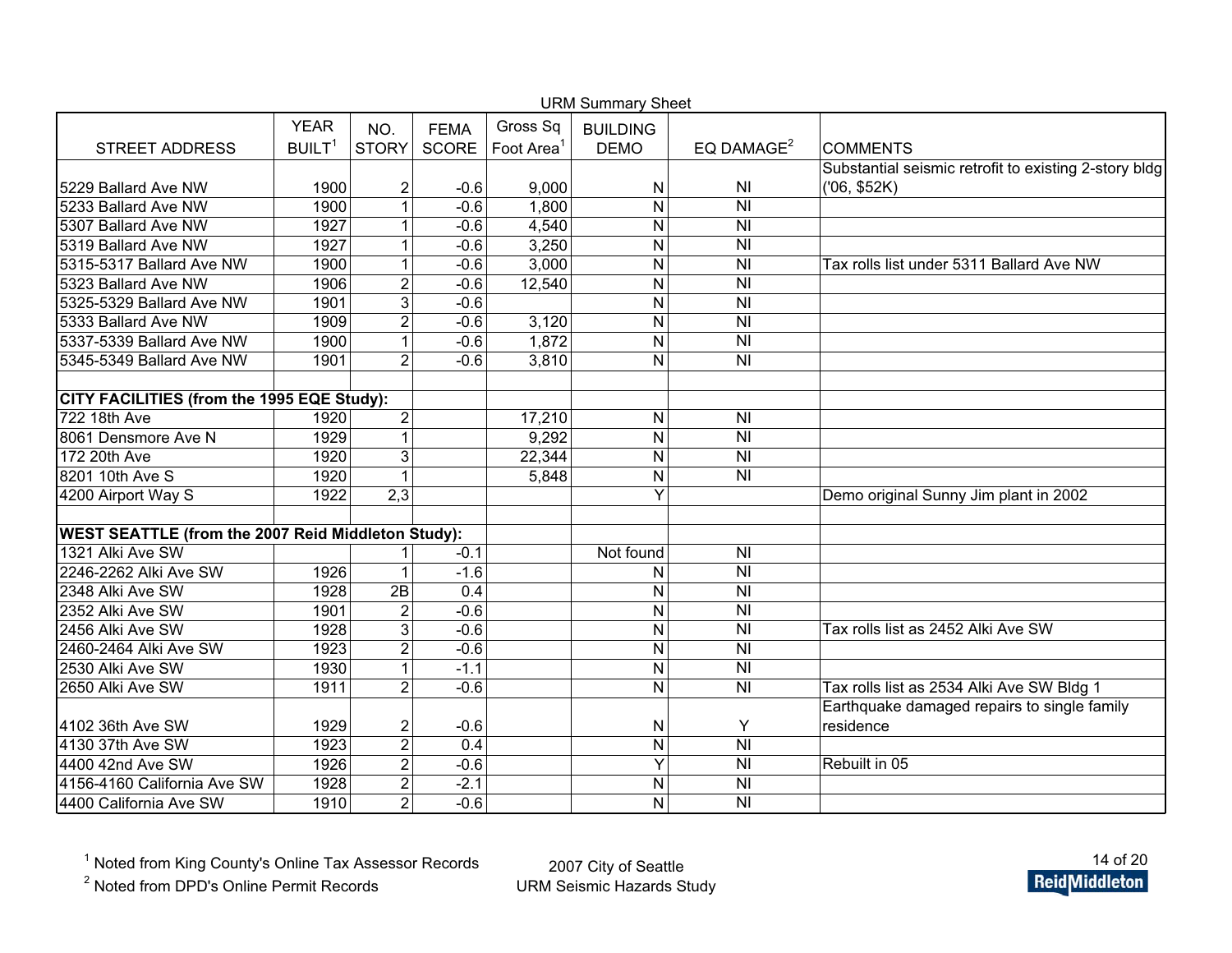| <b>URM Summary Sheet</b>    |                    |                |                  |           |                 |                           |                                                 |  |  |  |
|-----------------------------|--------------------|----------------|------------------|-----------|-----------------|---------------------------|-------------------------------------------------|--|--|--|
|                             | <b>YEAR</b>        | NO.            | <b>FEMA</b>      | Gross Sq  | <b>BUILDING</b> |                           |                                                 |  |  |  |
| <b>STREET ADDRESS</b>       | BUILT <sup>1</sup> | <b>STORY</b>   | SCORE            | Foot Area | <b>DEMO</b>     | EQ DAMAGE <sup>2</sup>    | <b>COMMENTS</b>                                 |  |  |  |
|                             |                    |                |                  |           |                 |                           | Repair earthquake damaged chimney on            |  |  |  |
|                             |                    |                |                  |           |                 |                           | Convent bldg and brace to school annex bldg per |  |  |  |
| 4142 42nd Ave SW            | 1922               | 2              | $-1.1$           |           | N               | Y, \$10K                  | plan, tax rolls: 4152 42nd Ave SW               |  |  |  |
| 4139 42nd Ave SW            | 1927               | $\overline{2}$ | $-1.1$           |           | $\mathsf{N}$    | N <sub>l</sub>            |                                                 |  |  |  |
| 4528-4536 California Ave SW | 1928               | $\overline{2}$ | $-0.6$           |           | ${\sf N}$       | <b>NI</b>                 |                                                 |  |  |  |
| 4556 California Ave SW      | 1929               | $\overline{2}$ | $-0.1$           |           | $\mathsf{N}$    | $\overline{\overline{N}}$ | AKA 4554 California Ave SW                      |  |  |  |
| 4700-4720 California Ave SW | 1925               | $\overline{2}$ | $-1.1$           |           | $\mathsf{N}$    | $\overline{\overline{N}}$ |                                                 |  |  |  |
| 4310 SW Alaska St           | 1925               | $\overline{3}$ | $-0.6$           |           | $\mathsf{N}$    | $\overline{\overline{N}}$ | Tax rolls list as 4302 California Ave SW        |  |  |  |
| 4553 California Ave SW      | 1923               | $\mathbf{1}$   | $-0.6$           |           | $\mathsf{N}$    | $\overline{N}$            | Tax rolls list as 4553 California Ave SW        |  |  |  |
|                             |                    |                |                  |           |                 |                           |                                                 |  |  |  |
| 4427 California Ave SW      | 1920               | $\overline{c}$ | $-0.6$           |           | N               | <b>NI</b>                 | Tax rolls list as 4415 California Ave SW Bldg 1 |  |  |  |
| 4315-4319 SW Oregon St      | 1927               | $\overline{3}$ | $\overline{0.4}$ |           | N               | $\overline{\overline{N}}$ |                                                 |  |  |  |
| 4302 SW Oregon St           | 1940               | $\mathbf{1}$   | $-0.6$           |           | N               | $\overline{\overline{N}}$ | Tax rolls list under 445 SW Oregon St.          |  |  |  |
| 3600 California Ave SW      | 1928               | $\overline{2}$ | $-1.1$           |           | $\mathsf{N}$    | $\overline{\overline{N}}$ |                                                 |  |  |  |
| 4205 SW Spokane St          | 1928               | $\overline{2}$ | $-1.1$           |           | $\mathsf{N}$    | $\overline{\overline{N}}$ | Tax rolls list under 3601 42nd Ave SW           |  |  |  |
| 3000 California Ave SW      | 1920               | $\overline{2}$ | $-1.1$           |           | $\mathsf{N}$    | $\overline{\overline{N}}$ | Multiple seismic upgrades, 1987 and 2002        |  |  |  |
| 2700 California Ave SW      | 1915               | $\overline{2}$ | $-1.1$           |           | $\mathsf{N}$    | $\overline{\overline{N}}$ | Tax rolls lists as 2900 California Ave SW       |  |  |  |
| 2701 California Ave SW      | 1930               | $\overline{3}$ | $-0.6$           |           | ${\sf N}$       | <b>NI</b>                 | Listed in Google                                |  |  |  |
| 2611-2615 California Ave SW | 1924               | $\overline{2}$ | $-1.1$           |           | $\mathsf{N}$    | $\overline{\overline{N}}$ |                                                 |  |  |  |
| 4210 SW Admiral Way         | $19\overline{26}$  | 1              | $-1.1$           |           | $\mathsf{N}$    | $\overline{\overline{N}}$ |                                                 |  |  |  |
| 2318 California Ave SW      | 1936               | 3              | 0.4              |           | $\mathsf{N}$    | <b>NI</b>                 |                                                 |  |  |  |
| 2306 42nd Ave SW            | 1909               | $\overline{2}$ | $-1.1$           |           | $\mathsf{N}$    | $\overline{\overline{N}}$ |                                                 |  |  |  |
| 2207 California Ave SW      | 1926               | $\overline{2}$ | $-1.1$           |           | $\mathsf{N}$    | $\overline{N}$            |                                                 |  |  |  |
|                             |                    |                |                  |           |                 |                           | Emergency earthquake repair to parapets without |  |  |  |
| 2203 California Ave SW      | 1926               | 4              | $-0.1$           |           | ${\sf N}$       | Y                         | a permit (\$1K)                                 |  |  |  |
| 2124 California Ave SW      | 1928               | 3              | 0.4              |           | $\mathsf{N}$    | N <sub>l</sub>            |                                                 |  |  |  |
|                             |                    |                |                  |           |                 |                           | Hazardous building from earthquake damage for   |  |  |  |
| 4403 SW Admiral Way         | 1928               | 3              | $-0.1$           |           | N               | Υ                         | yellow tag Status                               |  |  |  |
| 4741 California Ave SW      | 1939               | $\mathbf{1}$   | $-1.1$           |           | $\mathsf{N}$    | $\overline{\overline{N}}$ |                                                 |  |  |  |
| 4737 California Ave SW      | 1924               | $\mathbf 1$    | $-1.1$           |           | N               | $\overline{\overline{N}}$ | Tax rolls list as 4721 California Ave SW        |  |  |  |
| 4217 SW Dawson St           | 1926               | 3              | $-0.1$           |           | N               | $\overline{\overline{N}}$ |                                                 |  |  |  |
| 5202-5206 California Ave SW | 1928               | 4              | 0.4              |           | $\mathsf{N}$    | <b>NI</b>                 |                                                 |  |  |  |
| 5901 California Ave SW      | 1926               | $\overline{2}$ | $-1.1$           |           | $\mathsf{N}$    | $\overline{\overline{N}}$ |                                                 |  |  |  |
| 4415-4421 Fauntleroy WAY SV | 1924               |                | $-0.6$           |           | N               | $\overline{\overline{N}}$ | Addition was added in 1936                      |  |  |  |
|                             |                    |                |                  |           |                 |                           |                                                 |  |  |  |

<sup>2</sup> Noted from DPD's Online Permit Records

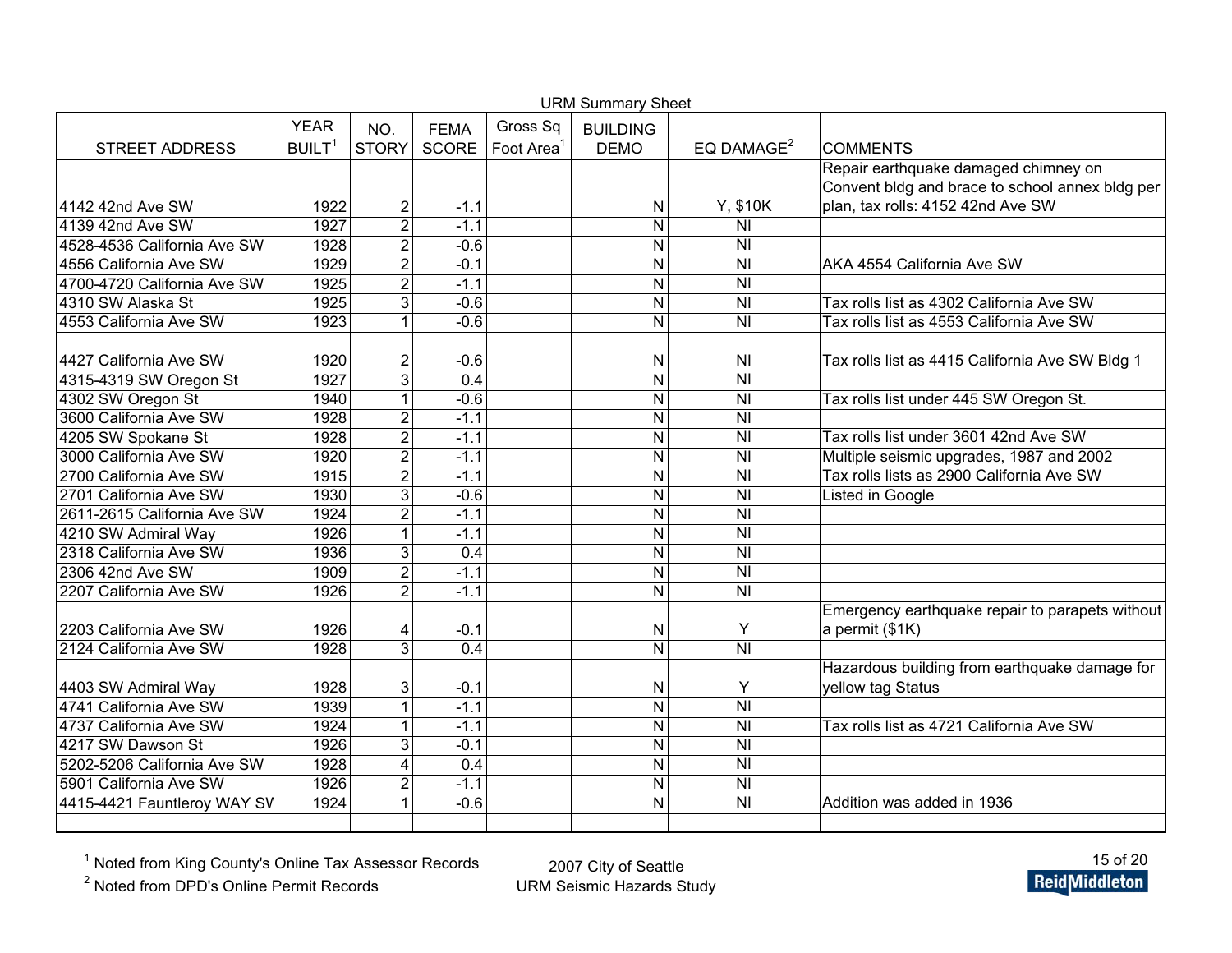| <b>URM Summary Sheet</b>                                             |                    |                         |             |                                |                 |                                                         |                                             |  |  |  |
|----------------------------------------------------------------------|--------------------|-------------------------|-------------|--------------------------------|-----------------|---------------------------------------------------------|---------------------------------------------|--|--|--|
|                                                                      | <b>YEAR</b>        | NO.                     | <b>FEMA</b> | Gross Sq                       | <b>BUILDING</b> |                                                         |                                             |  |  |  |
| <b>STREET ADDRESS</b>                                                | BUILT <sup>1</sup> | <b>STORY</b>            |             | SCORE   Foot Area <sup>1</sup> | <b>DEMO</b>     | EQ DAMAGE <sup>2</sup>                                  | <b>COMMENTS</b>                             |  |  |  |
| UNIVERSITY DISTRICT/ ROOSEVELT (from the 2007 Reid Middleton Study): |                    |                         |             |                                |                 |                                                         |                                             |  |  |  |
| 4544-4550 University Way NE                                          | 1924               |                         | $-1.1$      |                                | $\mathsf{N}$    | N <sub>l</sub>                                          |                                             |  |  |  |
| 4710 University Way NE                                               | 1923               | $\overline{7}$          | $-2.1$      |                                | $\mathsf{N}$    | $\overline{\overline{N}}$                               |                                             |  |  |  |
| 4508-4516 University Way NE                                          | 1925               | $\overline{2}$          | $-0.6$      |                                | N               | N <sub>l</sub>                                          |                                             |  |  |  |
| 4530 University Way NE                                               | 1926               | $\overline{2}$          | $-0.6$      |                                | N               | $\overline{\overline{N}}$                               |                                             |  |  |  |
| 4534-4536 University Way NE                                          | 1927               | $\overline{c}$          | $-1.1$      |                                | N               | N <sub>l</sub>                                          |                                             |  |  |  |
| 4523 University Way NE                                               | 1924               | $\mathbf{1}$            | $-1.6$      |                                | N               | $\overline{\overline{\mathsf{N}}\overline{\mathsf{N}}}$ |                                             |  |  |  |
| 4515-4519 University Way NE                                          | 1928               | $\overline{2}$          | $-1.1$      |                                | $\mathsf{N}$    | N <sub>l</sub>                                          |                                             |  |  |  |
| 4509-4513 University Way NE                                          | 1916               | $\overline{3}$          | $-2.0$      |                                | N               | $\overline{\overline{N}}$                               |                                             |  |  |  |
| 5003 15th Ave NE                                                     | 1926               | $\overline{4}$          | 0.4         |                                | N               | $\overline{\overline{\mathsf{N}}}$                      |                                             |  |  |  |
| 4725 15th Ave NE                                                     | 1923               | 4                       | $-0.6$      |                                | N               | N <sub>l</sub>                                          |                                             |  |  |  |
| 4737 Brooklyn Ave NE                                                 | 1924               | 3                       | $-0.6$      |                                | N               | N <sub>l</sub>                                          |                                             |  |  |  |
| 4555 15th Ave NE                                                     | 1928               | $\overline{3B}$         | $-0.6$      |                                | N               | N <sub>l</sub>                                          |                                             |  |  |  |
| 4522 Brooklyn Ave NE                                                 | 1925               | $\overline{3}$          | $-2.1$      |                                | N               | $\overline{\overline{\mathsf{N}}}$                      |                                             |  |  |  |
| 1315 NE 47th St                                                      |                    | 4                       | $-2.1$      |                                | $\mathsf{N}$    | N <sub>l</sub>                                          |                                             |  |  |  |
| 4554 12th Ave NE                                                     | 1938               | 3                       | $-0.6$      |                                | N               | N <sub>l</sub>                                          |                                             |  |  |  |
| 4541 Brooklyn Ave NE                                                 | 1927               | 3                       | $-0.6$      |                                | N               | N <sub>l</sub>                                          |                                             |  |  |  |
| 4548 Brooklyn Ave NE                                                 | 1928               | 1                       | $-0.1$      |                                | $\mathsf{N}$    | N <sub>l</sub>                                          |                                             |  |  |  |
| 901 NE 75th St                                                       | 1907               | $\overline{2}$          | $-0.1$      |                                | N               | $\overline{\overline{\mathsf{N}}}$                      |                                             |  |  |  |
| 2506 N 42nd St                                                       | 1929               | $\overline{2}$          | $-1.1$      |                                | N               | N <sub>l</sub>                                          |                                             |  |  |  |
| 250-260 NE 45th St                                                   | 1928               | $\overline{2}$          | $-1.1$      |                                | N               | N <sub>l</sub>                                          | DPD recognizes as 252 NE 45th               |  |  |  |
| 844 NE 78th St                                                       | 1908               | $\overline{3}$          | $-1.1$      |                                | N               | $\overline{N}$                                          | KC lists as 7801 Roosevelt Way NE 98115     |  |  |  |
| 855 NE 83rd St                                                       | 1929               | $\overline{2B}$         | $-1.1$      |                                | N               | N <sub>l</sub>                                          |                                             |  |  |  |
| 308 NE 82nd St                                                       | 1930               | $\overline{2}$          | $-0.6$      |                                | N               | $\overline{\overline{\mathsf{N}}}$                      | Seismic retrofit for project impact (\$3K)  |  |  |  |
| 8201 4th Avenue NE                                                   | 1929               | $\overline{2}$          | $-1.1$      |                                | N               | N <sub>l</sub>                                          |                                             |  |  |  |
| 6521 Roosevelt Way NE                                                | 1925               | 1                       | $-1.6$      |                                | Y               | $\overline{\overline{\mathsf{N}}}$                      | 2007 demolition                             |  |  |  |
| 5030 Roosevelt Way NE                                                | 1937               | $\overline{2}$          | $-0.6$      |                                | $\mathsf{N}$    | N <sub>l</sub>                                          |                                             |  |  |  |
| 6512 15th Avenue NE                                                  | 1923               | $\mathbf{1}$            | $-1.1$      |                                | N               | N <sub>l</sub>                                          |                                             |  |  |  |
| 5810 Cowen Place NE                                                  | 1928               | $\overline{\mathbf{4}}$ | $-0.6$      |                                | N               | N <sub>l</sub>                                          | Tax rolls list as 5710 Cowen Place NE       |  |  |  |
| 1616 NE 47th St                                                      | 1916               | 3                       | $-1.1$      |                                | N               | N <sub>l</sub>                                          |                                             |  |  |  |
| 4740 17th Ave NE                                                     | 1920               | $\overline{2}$          | $-0.6$      |                                | N               | $\overline{\overline{N}}$                               |                                             |  |  |  |
|                                                                      |                    |                         |             |                                |                 |                                                         | King County lists as 6401 Roosevelt Way NE, |  |  |  |
| 6403 Roosevelt Way NE                                                | 1929               | 1                       | $-1.1$      |                                | N               | N <sub>l</sub>                                          | Still no damage indicated w/ this address   |  |  |  |
| 6319 Roosevelt Way NE                                                | 1925               | $\mathbf{1}$            | $-0.6$      |                                | N               | $\overline{\overline{\mathsf{N}}}$                      |                                             |  |  |  |
| 7220 Woodlawn Ave NE                                                 | 1921               | 3                       | $-0.1$      |                                | $\mathsf{N}$    | N <sub>l</sub>                                          | <b>VFW</b>                                  |  |  |  |

 $U = U \circ \mathcal{S}$ 

<sup>1</sup> Noted from King County's Online Tax Assessor Records

<sup>2</sup> Noted from DPD's Online Permit Records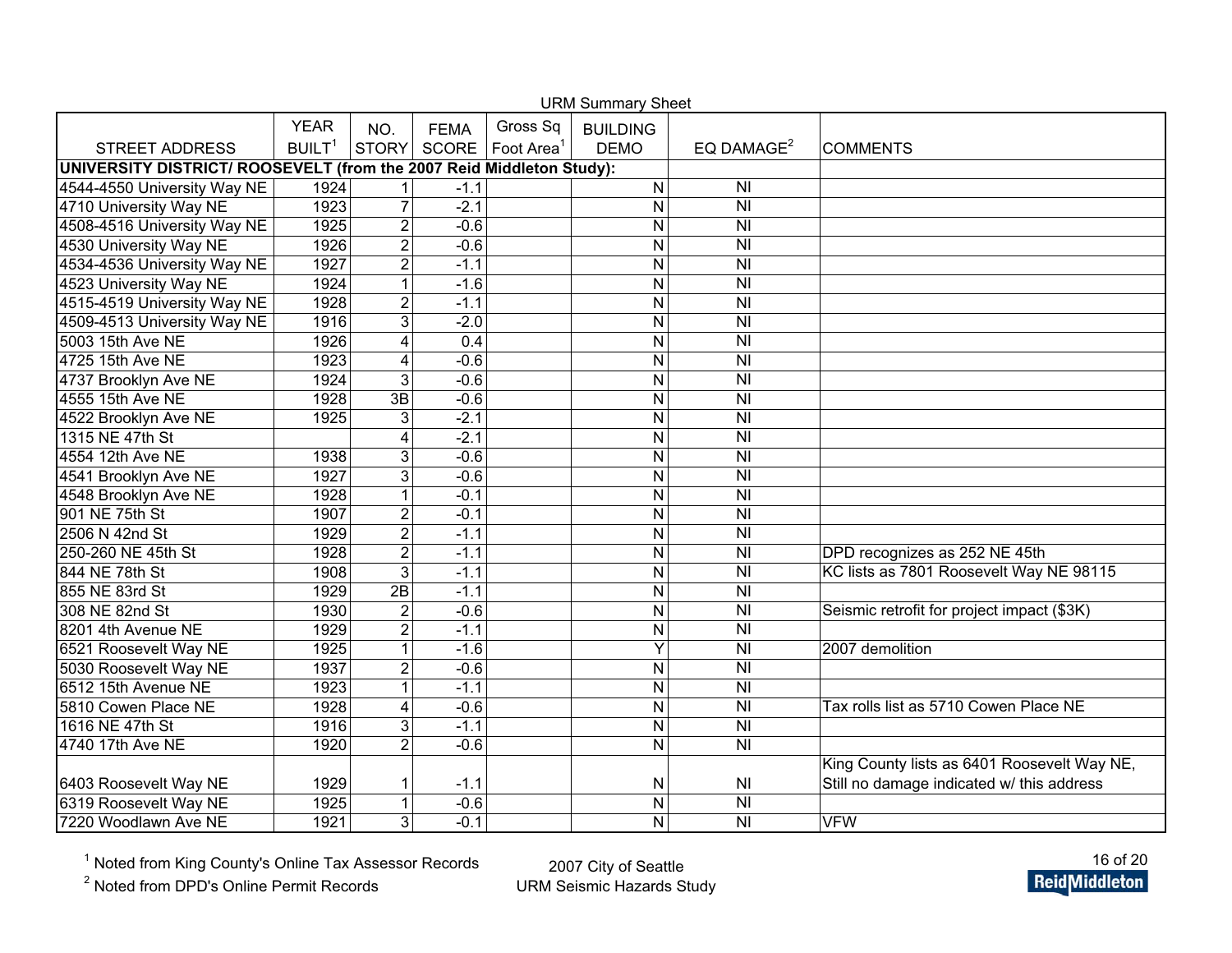|                                                              |                    |                |             | <b>URM Summary Sheet</b> |                         |                                    |                                                 |
|--------------------------------------------------------------|--------------------|----------------|-------------|--------------------------|-------------------------|------------------------------------|-------------------------------------------------|
|                                                              | <b>YEAR</b>        | NO.            | <b>FEMA</b> | Gross Sq                 | <b>BUILDING</b>         |                                    |                                                 |
| <b>STREET ADDRESS</b>                                        | BUILT <sup>1</sup> | <b>STORY</b>   | SCORE       | Foot Area <sup>1</sup>   | <b>DEMO</b>             | EQ DAMAGE <sup>2</sup>             | <b>COMMENTS</b>                                 |
| 448 NE Ravenna Blvd                                          | 1929               | 3              | $-0.1$      |                          | N                       | <b>NI</b>                          |                                                 |
| 520 NE Ravenna Blvd                                          | 1946               | $\overline{3}$ | 0.4         |                          | ${\sf N}$               | $\overline{N}$                     | John Marshall School                            |
|                                                              |                    |                |             |                          |                         |                                    | Blessed Sacrament Church, King County lists as  |
| 5041 9th Ave NE                                              | 1910               | 2              |             |                          | $\mathsf{N}$            | Y, \$1,500K                        | 5050 8th Ave, damaged walls and parapets        |
|                                                              |                    |                |             |                          |                         |                                    |                                                 |
| NORTHGATE/ BITTER LAKE (from the 2007 Reid Middleton Study): |                    |                |             |                          |                         |                                    |                                                 |
|                                                              |                    |                |             |                          |                         |                                    | Listed in King County tax database as 321 N 125 |
| 325 N 125th St                                               | 1929               | 3              | $-0.6$      |                          | ${\sf N}$               | N <sub>l</sub>                     | <b>St</b>                                       |
| 12235 Phinney Ave N                                          | 1937               | $\overline{2}$ | $-0.6$      |                          | $\mathsf{N}$            | N <sub>l</sub>                     |                                                 |
| 322 N 122nd St                                               | 1936               | $\mathbf{1}$   | 0.4         |                          | N                       | $\overline{N}$                     |                                                 |
| 12208 Greenwood Ave N                                        | 1928               | $\overline{2}$ | 0.4         |                          | N                       | N <sub>l</sub>                     |                                                 |
| <b>CAPITOL HILL (from the 2007 Reid Middleton Study):</b>    |                    |                |             |                          |                         |                                    |                                                 |
| 1522 14th Ave                                                | 1912               |                |             |                          | ${\sf N}$               | N <sub>l</sub>                     | AKA 1522 14th Avenue                            |
| 1824-1828 Broadway                                           |                    | $\overline{2}$ | $-2.1$      |                          | $\overline{N}$          | N <sub>l</sub>                     |                                                 |
| 1823 Nagle PL                                                | 1908               | $\overline{3}$ | 0.4         |                          | N                       | N <sub>l</sub>                     |                                                 |
| 1612 Broadway                                                | 1930               | $\mathbf{1}$   | $-0.1$      |                          | N                       | $\overline{\overline{\mathsf{N}}}$ |                                                 |
| 907-919 E Pine St                                            | 1908               | 4              | $-2.1$      |                          | N                       | N <sub>l</sub>                     |                                                 |
| 1514-1518 Broadway                                           | 1909               | 1              | $-0.6$      |                          | N                       | N <sub>l</sub>                     |                                                 |
| 910-914 E Pike St                                            | 1908               | 3              | 0.4         |                          | $\mathsf{N}$            | $\overline{N}$                     |                                                 |
| 916-920 E Pike St                                            | 1910               | $\overline{3}$ | $-0.1$      |                          | N                       | $\overline{\mathsf{N}}$            |                                                 |
| 901-911 E Pike St                                            | 1912               | 3              | $-0.6$      |                          | N                       | $\overline{N}$                     |                                                 |
| 1426 Broadway                                                | 1912               | $\mathbf{1}$   | $-0.6$      |                          | $\mathsf{N}$            | N <sub>l</sub>                     |                                                 |
| 1414 Broadway                                                | 1907               | $\overline{2}$ | $-1.1$      |                          | ${\sf N}$               | $\overline{\overline{N}}$          |                                                 |
| 1420 Broadway                                                | 1904               | $\overline{2}$ | $-0.6$      |                          | N                       | $\overline{N}$                     |                                                 |
| 1400 Broadway                                                | 1911               | $\overline{2}$ | 0.4         |                          | N                       | N <sub>l</sub>                     |                                                 |
| 1130-1134 Broadway                                           | 1927               | $\mathbf{1}$   | 0.4         |                          | $\mathsf{N}$            | $\overline{N}$                     |                                                 |
| 901 12th Ave                                                 | 1900               | $\overline{3}$ | $-1.1$      |                          | N                       | $\overline{N}$                     |                                                 |
| 1215 Spring St                                               | 1910               | $\overline{3}$ | $-0.6$      |                          | N                       | $\overline{\overline{N}}$          |                                                 |
| 1408 12th Ave                                                |                    | $\overline{3}$ | $-1.1$      |                          | N                       | $\overline{\overline{\mathsf{N}}}$ |                                                 |
| 1101-1103 E Pike St                                          | 1911               | $\overline{3}$ | $-1.1$      |                          | $\overline{\mathsf{N}}$ | N <sub>l</sub>                     |                                                 |
| 1407 11th Ave                                                |                    | 1              | $-0.6$      |                          | $\overline{N}$          | $\overline{N}$                     |                                                 |
| 1406 10th Ave                                                | 1915               | $\overline{2}$ | 0.4         |                          | $\mathsf{N}$            | N <sub>l</sub>                     | Seismic upgrade ('98)                           |
| 1424 10th Ave                                                | 1913               | $\overline{2}$ | 0.4         |                          | ${\sf N}$               | $\overline{\overline{N}}$          |                                                 |
| 1830 Broadway                                                | 1915               | $\overline{2}$ | $-0.1$      |                          | N                       | $\overline{N}$                     |                                                 |

<sup>2</sup> Noted from DPD's Online Permit Records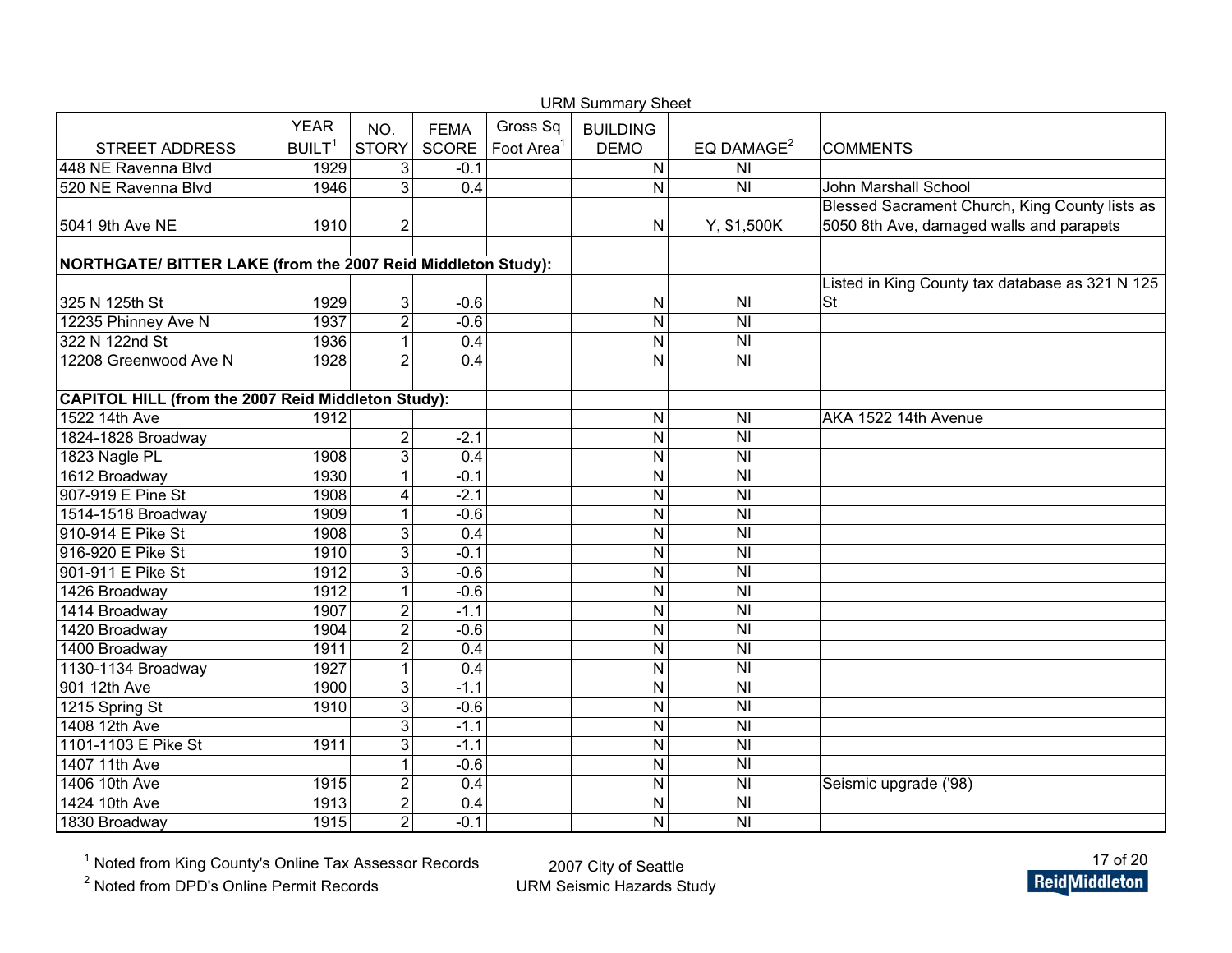| <b>URM Summary Sheet</b> |                    |                |                  |                        |                         |                                    |                                                    |  |  |  |
|--------------------------|--------------------|----------------|------------------|------------------------|-------------------------|------------------------------------|----------------------------------------------------|--|--|--|
|                          | <b>YEAR</b>        | NO.            | <b>FEMA</b>      | Gross Sq               | <b>BUILDING</b>         |                                    |                                                    |  |  |  |
| <b>STREET ADDRESS</b>    | BUILT <sup>1</sup> | <b>STORY</b>   | <b>SCORE</b>     | Foot Area <sup>1</sup> | <b>DEMO</b>             | EQ DAMAGE <sup>2</sup>             | <b>COMMENTS</b>                                    |  |  |  |
| 1107 E Denny Way         | 1910               | $\mathsf 3$    | $-0.1$           |                        | ${\sf N}$               | N <sub>l</sub>                     |                                                    |  |  |  |
| 1525 11th Ave            | 1916               | $\overline{2}$ | 0.4              |                        | $\mathsf{N}$            | $\overline{N}$                     |                                                    |  |  |  |
| 1506 11th Ave            | 1916               | $\overline{2}$ | 0.4              |                        | N                       | N <sub>l</sub>                     | Tax rolls listed under 1508 11th Ave               |  |  |  |
| 1100 E Pike St           | 1912               | $\overline{3}$ | $-1.1$           |                        | N                       | N <sub>l</sub>                     |                                                    |  |  |  |
| 1002 E Seneca St         | 1922               | 1              | $-0.1$           |                        | N                       | N <sub>l</sub>                     |                                                    |  |  |  |
|                          |                    |                |                  |                        |                         |                                    | This is an apt building but sites indicate it as a |  |  |  |
| 1300-1306 E Madison St   | 1963               | 3              | $-1.1$           |                        | $\mathsf{N}$            | N <sub>1</sub>                     | bank                                               |  |  |  |
| 1303-1311 E Union St     | 1923               | $\overline{3}$ | $-1.1$           |                        | $\overline{N}$          | $\overline{N}$                     |                                                    |  |  |  |
| 1128 13th Ave            | 1923               | 3              | $-1.1$           |                        | $\mathsf{N}$            | N <sub>l</sub>                     |                                                    |  |  |  |
|                          |                    |                |                  |                        |                         |                                    | Hazardous building from earthquake damage          |  |  |  |
| 1103 14th Ave            | 1907               | 1              | $-1.1$           |                        | N                       | Y                                  | (chimney may collapse)                             |  |  |  |
| 1319 E Union St          | 1909               | $\overline{3}$ | $-0.6$           |                        | ${\sf N}$               | N <sub>l</sub>                     |                                                    |  |  |  |
| 1319 E Madison St        | 1920               | $\overline{2}$ | $-1.6$           |                        | $\overline{N}$          | $\overline{\overline{N}}$          |                                                    |  |  |  |
| 1511 E Madison St        | 1908               | $\overline{3}$ | $-1.1$           |                        | $\overline{N}$          | $\overline{\overline{N}}$          | AKA 1509 E Madison St                              |  |  |  |
| 1808 18th Ave            | 1911               | 1              | $-0.5$           |                        | $\overline{N}$          | $\overline{N}$                     |                                                    |  |  |  |
| 1732 18th Ave            | 1911               | $\overline{3}$ | $-0.1$           |                        | $\overline{\mathsf{N}}$ | $\overline{\overline{\mathsf{N}}}$ |                                                    |  |  |  |
| 1640 18th Ave            | 1927               | $\overline{2}$ | $-0.1$           |                        | $\overline{N}$          | $\overline{N}$                     |                                                    |  |  |  |
| 1812 E Madison St        | 1925               | $\overline{2}$ | 0.4              |                        | N                       | $\overline{N}$                     |                                                    |  |  |  |
| 1408-1412 18th Ave       | 1910               | $\mathbf{1}$   | $\overline{0.4}$ |                        | ${\sf N}$               | $\overline{N}$                     | DPD lists under 1410 and 1412 18th Ave             |  |  |  |
| 1101 18th Ave            | 1928               | $\mathbf 1$    | $-0.6$           |                        | N                       | $\overline{\overline{\mathsf{N}}}$ |                                                    |  |  |  |
| 1719 E Spring St         | 1929               | 3              | $\overline{0.4}$ |                        | ${\sf N}$               | N <sub>l</sub>                     |                                                    |  |  |  |
| 800 18th Ave             | 1901               | $\overline{2}$ | $-1.1$           |                        | N                       | $\overline{N}$                     |                                                    |  |  |  |
| 810 18th Ave             | 1904               | $\overline{2}$ | $-1.1$           |                        | $\mathsf{N}$            | N <sub>l</sub>                     |                                                    |  |  |  |
| 820 18th Ave             | 1904               | $\overline{2}$ | $-1.1$           |                        | N                       | N <sub>l</sub>                     |                                                    |  |  |  |
| 720-722 18th Ave         | 1908               | $\overline{2}$ | $-1.1$           |                        | ${\sf N}$               | $\overline{\overline{N}}$          |                                                    |  |  |  |
| 1818 20th Ave            | 1927               | $\overline{3}$ | 0.4              |                        | ${\sf N}$               | $\overline{\overline{N}}$          |                                                    |  |  |  |
| 1602-1608 20th Ave       | 22/85              | 1              | $-0.6$           |                        | $\mathsf{N}$            | N <sub>l</sub>                     |                                                    |  |  |  |
|                          |                    |                |                  |                        |                         |                                    | Tax rolls list as 2002 E Union, AKA 1400-1404      |  |  |  |
| 2000-2002 E Union St     | 1908               | $\overline{2}$ | $-0.1$           |                        | $\mathsf{N}$            | N <sub>l</sub>                     | 20th Ave                                           |  |  |  |
| 2018-2022 E Union St     | 1930               | $\mathbf{1}$   | 0.4              |                        | $\mathsf{N}$            | N <sub>l</sub>                     |                                                    |  |  |  |
| 1519 E Howell St         | 1926               | $\overline{2}$ | 0.4              |                        | ${\sf N}$               | N <sub>l</sub>                     |                                                    |  |  |  |
| 1727 16th Ave            | 1926               | $\overline{2}$ | $-0.6$           |                        | N                       | <b>NI</b>                          |                                                    |  |  |  |
| 1631 16th Ave            | 1929               | $\overline{4}$ | $-0.6$           |                        | $\overline{\mathsf{N}}$ | $\overline{N}$                     |                                                    |  |  |  |
| 1605 E Howell St         |                    | 3              | $-0.6$           |                        | N                       | $\overline{N}$                     |                                                    |  |  |  |
| 1519 E Madison St        | 1920               | 4              | $-1.1$           |                        | N                       | N <sub>l</sub>                     |                                                    |  |  |  |

<sup>2</sup> Noted from DPD's Online Permit Records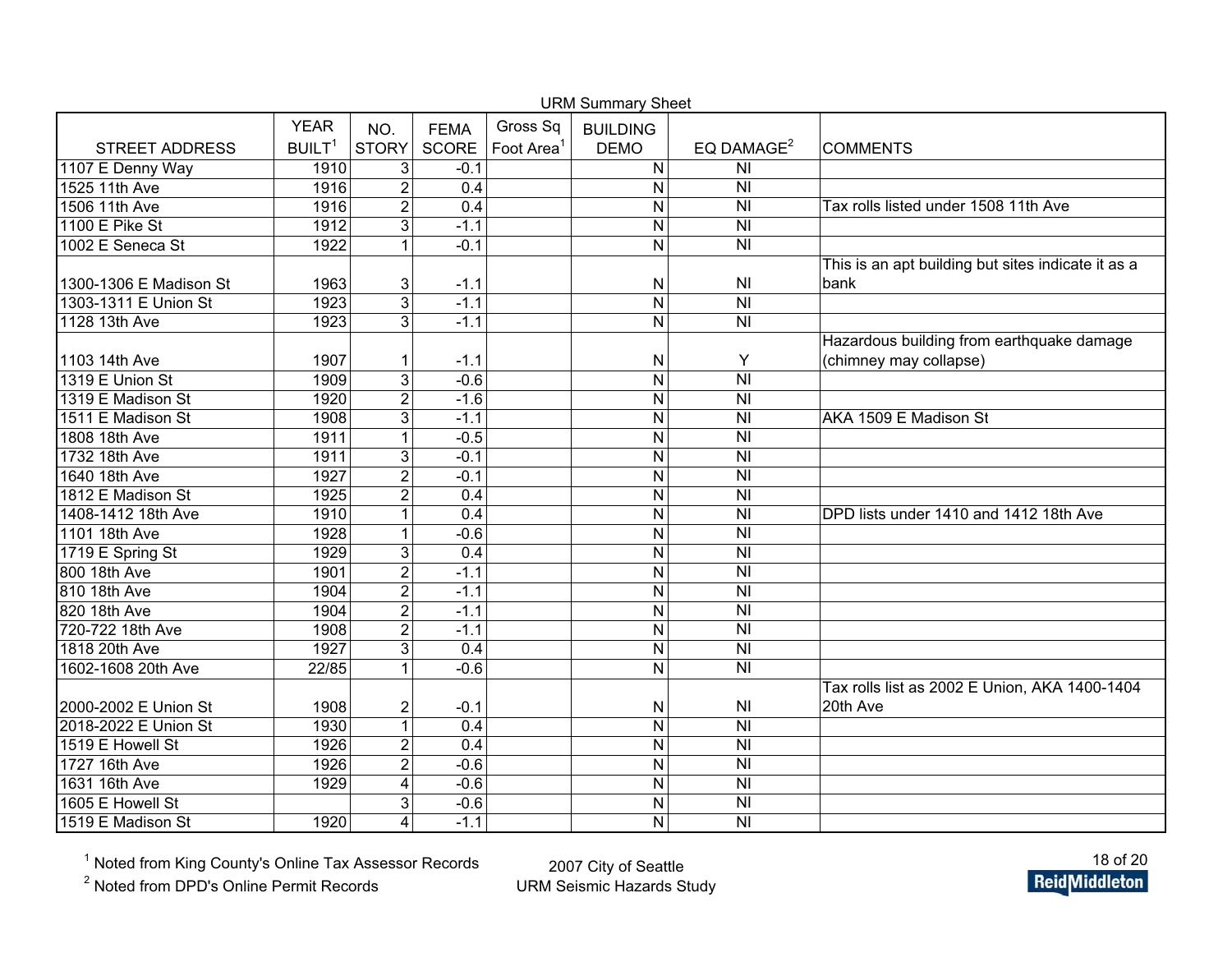| <b>URM Summary Sheet</b> |                    |                         |             |                        |                         |                                    |                                               |  |  |  |
|--------------------------|--------------------|-------------------------|-------------|------------------------|-------------------------|------------------------------------|-----------------------------------------------|--|--|--|
|                          | <b>YEAR</b>        | NO.                     | <b>FEMA</b> | Gross Sq               | <b>BUILDING</b>         |                                    |                                               |  |  |  |
| <b>STREET ADDRESS</b>    | BUILT <sup>1</sup> | <b>STORY</b>            | SCORE       | Foot Area <sup>1</sup> | <b>DEMO</b>             | EQ DAMAGE <sup>2</sup>             | <b>COMMENTS</b>                               |  |  |  |
| 924 16th Ave             | 1932               | 3                       | 0.4         |                        | $\mathsf{N}$            | N <sub>l</sub>                     |                                               |  |  |  |
|                          |                    |                         |             |                        |                         |                                    | Repair earthquake damaged structural brick on |  |  |  |
| 1101 17th Ave            | 1928               | 4                       | $-1.1$      |                        | N                       | Y, \$77K                           | East exterior walls                           |  |  |  |
| 1100-1102 17th Ave       | 1929               | $\overline{\mathbf{4}}$ | $-0.6$      |                        | N                       | N <sub>l</sub>                     | AKA 1714-1420 E Spring St                     |  |  |  |
| 1109 17th Ave            | 1928               | 3                       | 0.4         |                        | N                       | N <sub>l</sub>                     |                                               |  |  |  |
| 1115 17th Ave            | 1929               | $\overline{3}$          | 0.4         |                        | $\overline{N}$          | $\overline{N}$                     |                                               |  |  |  |
| 1121 17th Ave            | 1929               | $\overline{3}$          | 0.4         |                        | ${\sf N}$               | $\overline{N}$                     |                                               |  |  |  |
| 1120 17th Ave            | 1928               | $\overline{3}$          | 0.4         |                        | ${\sf N}$               | $\overline{\overline{N}}$          |                                               |  |  |  |
| 1708 E Pike St           | 1926               | $\overline{3}$          | $-1.1$      |                        | N                       | $\overline{\overline{\mathsf{N}}}$ |                                               |  |  |  |
| 1621 17th Ave            | 1924               | 3                       | $-0.6$      |                        | N                       | <b>NI</b>                          |                                               |  |  |  |
| 1705 E Howell St         | 1923               | $\overline{2}$          | $-1.1$      |                        | N                       | $\overline{N}$                     |                                               |  |  |  |
| 1825 Nagle PL            | 1936               | 3                       | $-0.6$      |                        | $\mathsf{N}$            | $\overline{\overline{\mathsf{N}}}$ |                                               |  |  |  |
| 900 E Pine St            | 1925               | $\overline{2}$          | $-1.1$      |                        | N                       | $\overline{N}$                     |                                               |  |  |  |
| 925 E Pike St            | 1916               | $\mathbf{1}$            | $-0.6$      |                        | N                       | N <sub>l</sub>                     |                                               |  |  |  |
| 1415-1423 10th Ave       | 1907               | $\overline{2}$          | 0.4         |                        | $\mathsf{N}$            | $\overline{N}$                     | Listed in DPD under 1423 10th Ave             |  |  |  |
| 1530 11th Ave            | 1926               | $\mathbf{1}$            | $-1.1$      |                        | $\mathsf{N}$            | $\overline{N}$                     |                                               |  |  |  |
| 1518-1520 11th Ave       | 1915               | $\overline{2}$          | $-0.1$      |                        | N                       | $\overline{N}$                     | Tax rolls list as 1516 11th Ave               |  |  |  |
| 1710 11th Ave            | 1932               | $\mathbf{1}$            | $-1.1$      |                        | $\mathsf{N}$            | N <sub>l</sub>                     |                                               |  |  |  |
| 1729 12th Ave            | 1925               | 3                       | $-1.1$      |                        | $\mathsf{N}$            | $\overline{\overline{N}}$          |                                               |  |  |  |
| 1720 12th Ave            | 1919               | $\mathbf{1}$            | $-1.1$      |                        | ${\sf N}$               | $\overline{N}$                     |                                               |  |  |  |
| 1621 12th Ave            | 1917               | $\mathbf{1}$            | $-2.1$      |                        | $\mathsf{N}$            | $\overline{\mathsf{N}}$            |                                               |  |  |  |
|                          |                    |                         |             |                        |                         |                                    |                                               |  |  |  |
| 1519 12th Ave            | 1926               | $\overline{2}$          | $-1.1$      |                        | N                       | Y, \$460                           | Repair earthquake damaged SW wall and stairs  |  |  |  |
| 1200-1210 E Pike St      | 1900               | $\overline{3}$          | $-0.1$      |                        | N                       | N <sub>l</sub>                     |                                               |  |  |  |
| 1522 12th Ave            | 1922               | $\mathbf{1}$            | $-1.1$      |                        | $\mathsf{N}$            | N <sub>l</sub>                     |                                               |  |  |  |
| 1300 E Pike St           | 1926               | $\mathbf{1}$            | $-1.1$      |                        | N                       | $\overline{N}$                     |                                               |  |  |  |
| 1520 13th Ave            | 1920               | $\overline{2}$          | $-0.1$      |                        | N                       | $\overline{\overline{N}}$          |                                               |  |  |  |
| 1620-1626 13th Ave       | 1908               | $\overline{3}$          | 0.4         |                        | N                       | $\overline{N}$                     |                                               |  |  |  |
| 1300 E Olive St          | 1925               | $\overline{2}$          | 0.4         |                        | N                       | $\overline{N}$                     |                                               |  |  |  |
| 1714 13th Ave            | 1938               | $\mathbf{1}$            | $-1.1$      |                        | $\overline{\mathsf{N}}$ | $\overline{N}$                     |                                               |  |  |  |
| 1802 12th Ave            | 1909               | 3                       | 0.4         |                        | N                       | <b>NI</b>                          |                                               |  |  |  |
| 1833 13th Ave            | 1928               | $\overline{\mathbf{4}}$ | $-1.1$      |                        | N                       | <b>NI</b>                          |                                               |  |  |  |
| 1305 E Denny Way         | 1922               | 3                       | $-0.1$      |                        | $\overline{\mathsf{N}}$ | $\overline{N}$                     |                                               |  |  |  |
| 1620 14th Ave            | 1919               | $\overline{2}$          | $-0.1$      |                        | $\overline{\mathsf{N}}$ | <b>NI</b>                          |                                               |  |  |  |
| 1522 14th Ave            | 1919               | $\overline{2}$          | $-0.1$      |                        | $\mathsf{N}$            | $\overline{N}$                     |                                               |  |  |  |

<sup>2</sup> Noted from DPD's Online Permit Records